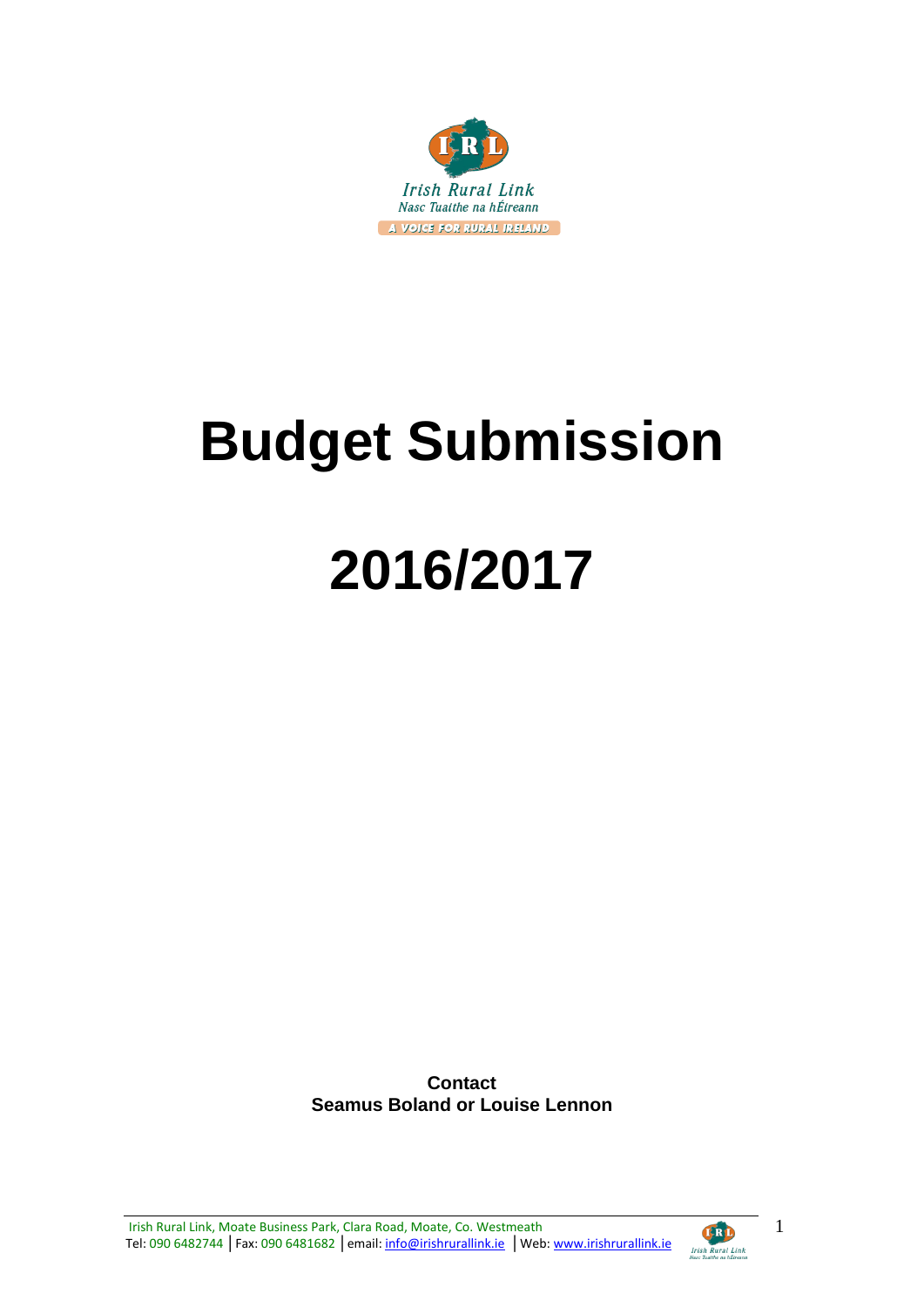

# **Irish Rural Link Pre-Budget Submission 2017**

**Summary** 

| <b>Issue</b>                   | <b>Recommendations</b>                                                                                                                                                                                                                                                                                                                                                                                                                                                                                                                                                                                                                                                                                                                                                                                                                                                                                                                                                                                                                                                                                                                                                                                                                                                                                        |
|--------------------------------|---------------------------------------------------------------------------------------------------------------------------------------------------------------------------------------------------------------------------------------------------------------------------------------------------------------------------------------------------------------------------------------------------------------------------------------------------------------------------------------------------------------------------------------------------------------------------------------------------------------------------------------------------------------------------------------------------------------------------------------------------------------------------------------------------------------------------------------------------------------------------------------------------------------------------------------------------------------------------------------------------------------------------------------------------------------------------------------------------------------------------------------------------------------------------------------------------------------------------------------------------------------------------------------------------------------|
| <b>Rural Strategies</b>        | The establishment of a cabinet committee to oversee rural regeneration<br>as outlined in Programme for a Partnership Government and CEDRA<br>report.                                                                                                                                                                                                                                                                                                                                                                                                                                                                                                                                                                                                                                                                                                                                                                                                                                                                                                                                                                                                                                                                                                                                                          |
| <b>Rural Income Protection</b> | Increase current levels of social welfare payments to those at the lowest<br>level of income in rural Ireland and increase the number of places on<br>back-to-work programmes such as Tus and Community Employment<br>Schemes.<br><b>Expand Rural Social Scheme and Community Services Scheme.</b><br>Incorporate training for participants of RSS and CSS.<br>Maintain current levels of farm assist.                                                                                                                                                                                                                                                                                                                                                                                                                                                                                                                                                                                                                                                                                                                                                                                                                                                                                                        |
| <b>Education/cost</b>          | Many IRL members are extremely concerned at the rising costs of<br>second and third level education. These are families who do not qualify<br>for either grants or other assistance. In many cases the family is<br>completely hamstrung by mortgage and health bills.<br>In rural areas the problem is compounded by transport, with particular<br>problems being experienced by third level students.<br>In their case the average cost of a student from a rural area going to<br>third level education is €11,500.<br>IRL are asking for the following;<br>• A full review of the SUSI grant system and other supports to<br>students attending second and third level education, with<br>particular emphasis on the cost for rural based students. A review<br>of the income limits for third level grants is now needed as a<br>result of the increased costs of third level education.<br>A comprehensive analysis of the affordability of school,<br>$\bullet$<br>particularly for families who are on low wage employment.<br>Closure of rural primary schools or amalgamation with other schools<br>need a cost-benefit analysis carried out before it happens. It needs to be<br>a social analysis and not just an economic one and look at the impact<br>the closure would have on the community. |

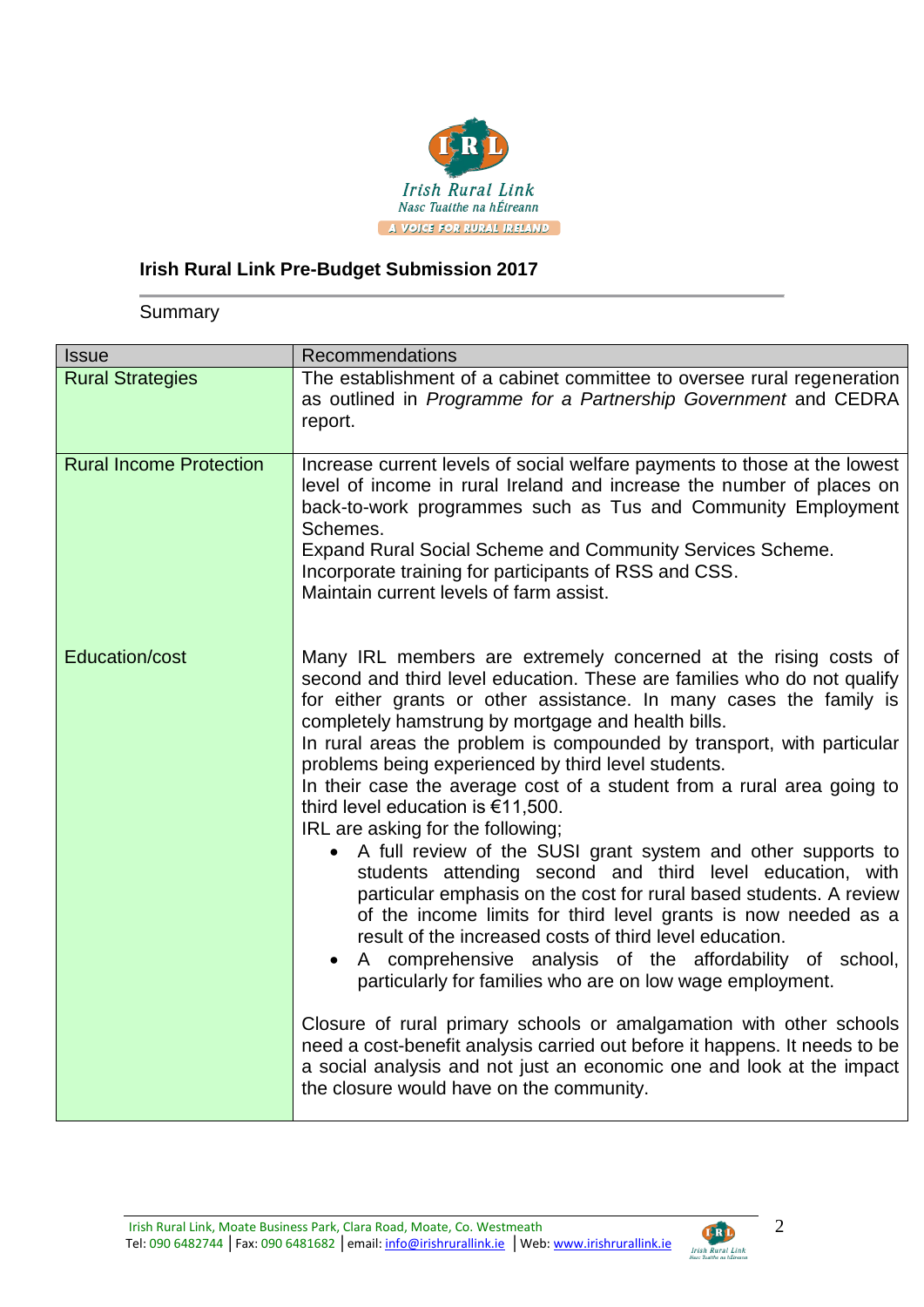| <b>Rural Energy Poverty</b>                       | Ring-fence revenue from carbon tax to off-set fuel poverty and provide<br>support for alternative fuels and heating systems. It should be noted that<br>Ireland's carbon tax rates is one of the highest in Europe and is<br>particularly punitive against businesses located in rural and regional<br>areas.<br>Encourage greater uptake of grant packages which will enable rural<br>households to adapt their homes so that they will be warmer and will be<br>compliant with all climate change policies.<br>Develop plans that will cater for exceptional cold weather patterns.<br>Address commuting patterns through regional and sub-regional<br>employment stimuli and promote eco-driving. |
|---------------------------------------------------|------------------------------------------------------------------------------------------------------------------------------------------------------------------------------------------------------------------------------------------------------------------------------------------------------------------------------------------------------------------------------------------------------------------------------------------------------------------------------------------------------------------------------------------------------------------------------------------------------------------------------------------------------------------------------------------------------|
| Community led renewable<br><b>Energy Projects</b> | There is a need to offer financial support to community led projects for<br>the initial structural costs.                                                                                                                                                                                                                                                                                                                                                                                                                                                                                                                                                                                            |
| Rural<br><b>Enterprise &amp; Employment</b>       | Maintain the three-year tax relief for new start-ups<br>Support entrepreneurialism and diversify employment in rural areas.<br>Develop an employment based training programme, which links<br>employers with the unemployed and which at the end of each individual<br>training programme; the employer is expected to employ the person<br>provided they get reasonable supports.                                                                                                                                                                                                                                                                                                                   |
| <b>Local Public Banking</b><br><b>Policy</b>      | The IRL proposal, included in the Programme for a Partnership<br>Government suggests a nationwide network of 8 to 10 Local Public<br>Banks which are managed independently but with an identical business<br>model working under identical management principles. Initially 2 or 4<br>pilot banks are envisaged with a rollout of the entire network developed<br>over the next 5 years.                                                                                                                                                                                                                                                                                                             |
|                                                   | In addition a centralised service unit will provide internal services,<br>including risk management and internal audit and will house a self-<br>supervision unit for the new public banking system.                                                                                                                                                                                                                                                                                                                                                                                                                                                                                                 |
|                                                   | The new Local Public Banks will follow a specific business model that is<br>different from traditional commercial banking. The new public banks will<br>have to be economically viable but they will not pursue profit<br>maximisation. At the same time they will be enabled to fulfil a public<br>mandate because they will not be under pressure to make dividend<br>payments.                                                                                                                                                                                                                                                                                                                    |
| Investment policy                                 | Earnings will partly be retained to strengthen their capital base and<br>partly distributed to social projects, also surpluses will be partly<br>distributed to social funds to benefit the local community.                                                                                                                                                                                                                                                                                                                                                                                                                                                                                         |
| <b>Rural Development</b><br>Programme             | Continue investment in broadband infrastructure. Review the delay of<br>the completion of National Broadband Plan to 2022.                                                                                                                                                                                                                                                                                                                                                                                                                                                                                                                                                                           |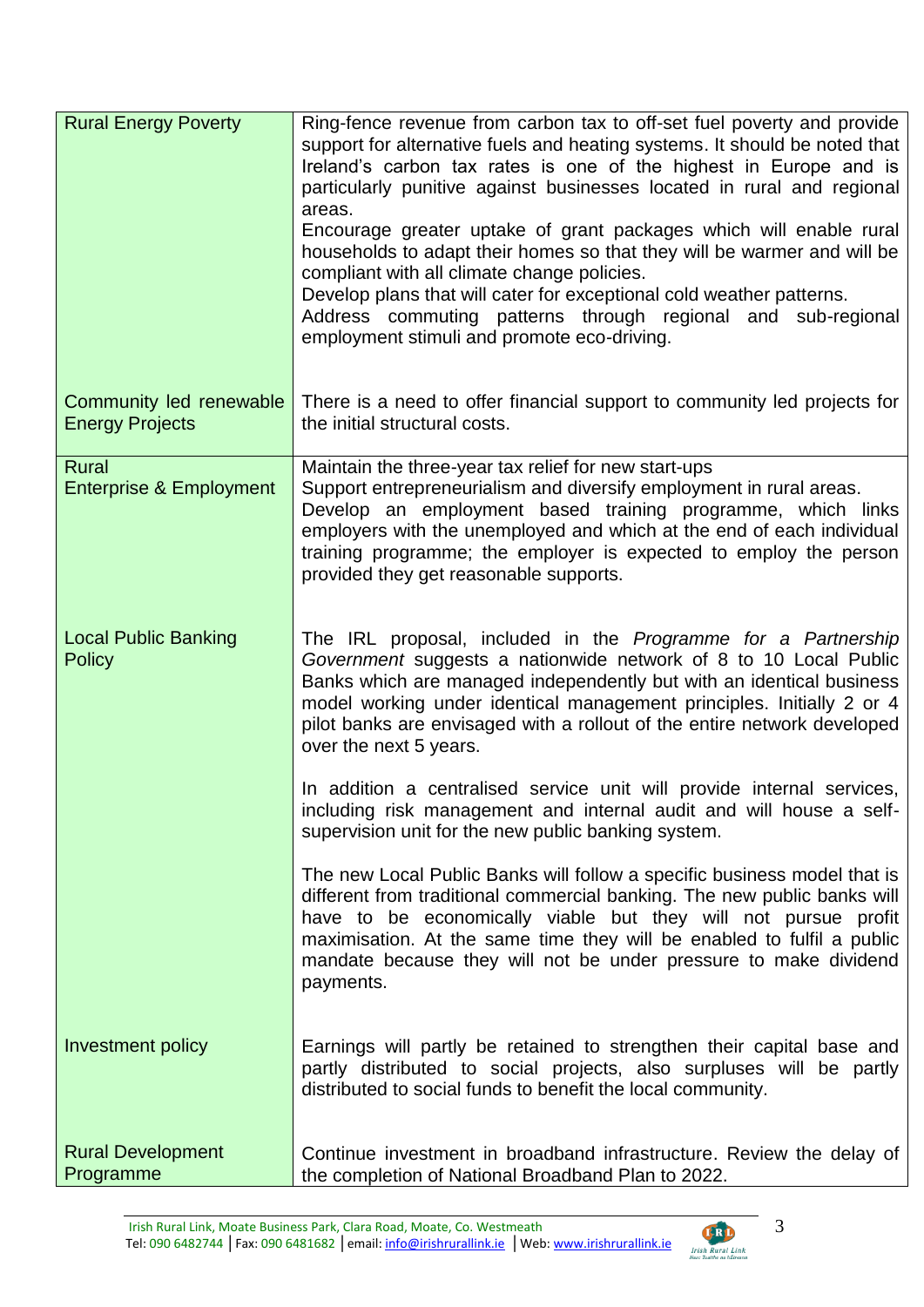|                                                    | Develop microfinance for small or rural enterprises.                                                                                                                                                                                                                                                                                                                                                                                                                                        |
|----------------------------------------------------|---------------------------------------------------------------------------------------------------------------------------------------------------------------------------------------------------------------------------------------------------------------------------------------------------------------------------------------------------------------------------------------------------------------------------------------------------------------------------------------------|
|                                                    | The design of environmental programmes, which will protect the<br>environment and will also create jobs.                                                                                                                                                                                                                                                                                                                                                                                    |
| Rain-water harvest                                 | The aim of this proposal is to put in place rainwater collection systems<br>on every farm, using the existing farm shed as the main collector.                                                                                                                                                                                                                                                                                                                                              |
|                                                    | Financial support to farmers would be designed under the new EU<br>programme for rural development.<br>Companies involved would do so to a minimum standard and could also<br>avail of training programmes linked to people unemployed.                                                                                                                                                                                                                                                     |
| <b>Regional Development</b>                        | Follow through on commitments outlined in Programme for a<br>Partnership Government to implement the recommendation in CEDRA<br>Report and Rural Charter.<br>Activate and continue Gateway Innovation Fund.<br>Engage with communities on unfinished housing developments.                                                                                                                                                                                                                  |
| <b>Small Towns/Villages</b>                        | The launch of a targeted stimulus programme aimed at regenerating<br>rural towns and villages.<br>The mechanism for delivery of such a targeted stimulus programme<br>should be similar to the RAPID programme and could be piloted in key<br>areas most affected by the recession.                                                                                                                                                                                                         |
| <b>Rural</b><br>Transport<br>&<br><b>Isolation</b> | Maintain and extend current supports to Rural Transport Programme.<br>Re-organise the method of finance allocation under the free transport<br>programme. As it is currently constructed, it fails to be of benefit to the<br>vast majority of people on social welfare in rural areas who are entitled<br>to it.                                                                                                                                                                           |
| <b>Phone Allowance</b>                             | IRL is calling on a reverse of the 2013 budget decision to remove the<br>phone allowance for pensioners.                                                                                                                                                                                                                                                                                                                                                                                    |
| <b>Services</b>                                    | Establish a study on the feasibility of essential services to rural areas.<br>Using a cost benefit approach, the criteria used should include:<br>The use of indicators that measure the benefit in social terms to<br>people.<br>The long term consequences of not providing the service<br>The long term costs associated with cutting back.<br>Such a study would ensure that decisions made in the short term are<br>based on strong principles of financial and social sustainability. |

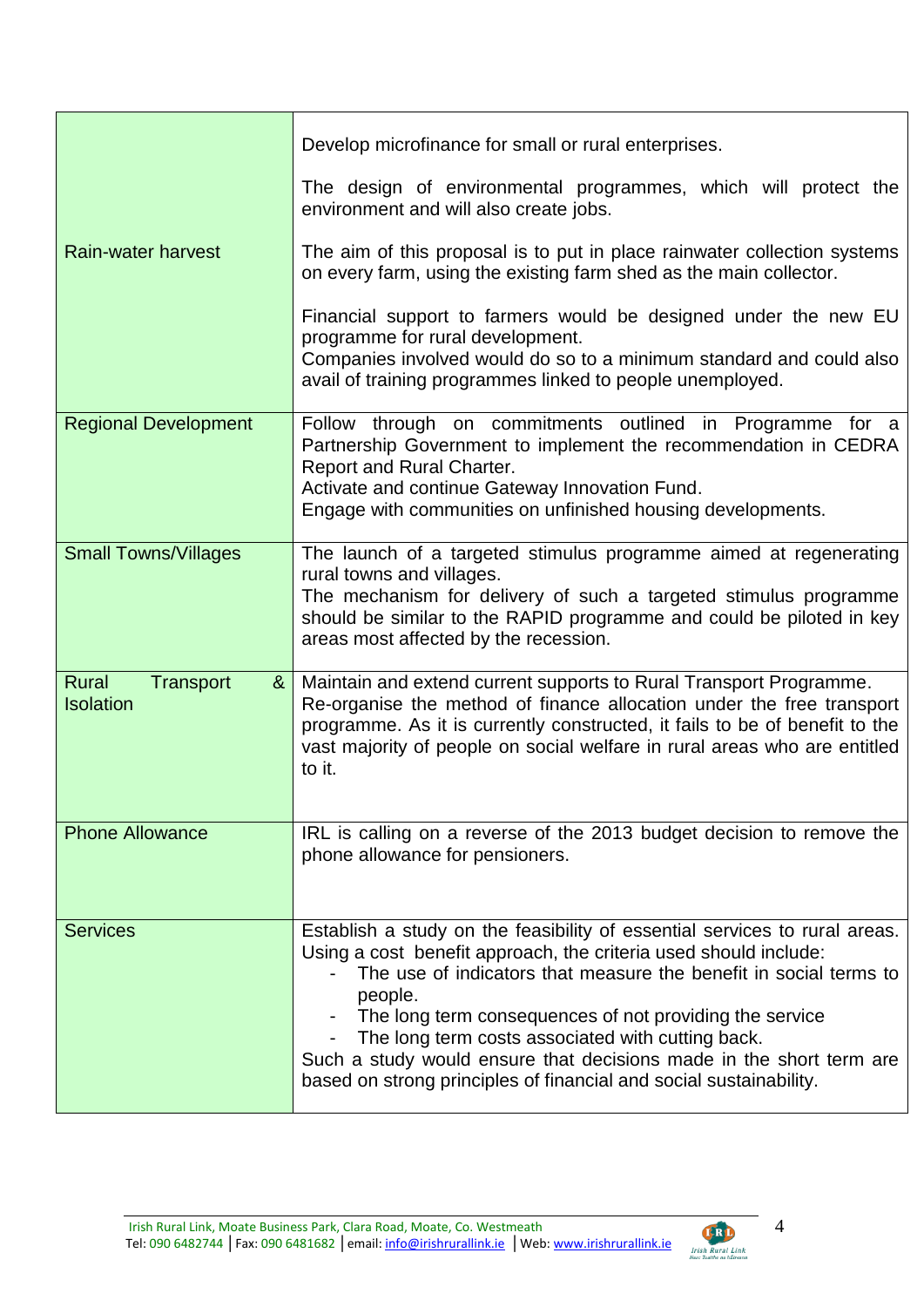| <b>Septic Tank Grants</b>                                    | Expand the grant system for improving the standard of septic tanks in<br>Ireland. The level of the grants needs to be raised especially for low<br>income families and to be staged as some families can just be over the<br>limit for the full grant losing 30 per cent of the grant available.<br>Education surrounding the correct maintenance of septic tanks is<br>required to improve the standard while also reducing the inspection<br>failure rate. |
|--------------------------------------------------------------|--------------------------------------------------------------------------------------------------------------------------------------------------------------------------------------------------------------------------------------------------------------------------------------------------------------------------------------------------------------------------------------------------------------------------------------------------------------|
| <b>BenefIT 4 Basic Computer</b><br><b>Training Programme</b> | The decision to cut funding to the Benef T 4 Basic Computer Training<br>Programme should be reversed immediately as the programme provides<br>essential training to those marginalised in the new digital age.                                                                                                                                                                                                                                               |

#### **Overview**

Irish Rural Link (IRL) is the national network of rural community groups, representing over 600 groups and thousands of individuals committed to socially, environmentally and economically sustainable rural communities. IRL have fully accepted the gravity of the crisis facing the Government but believe rural communities have borne a disproportionate weight of recent budgetary decisions including carbon taxes, community sector cutbacks and reduced regional investment.

We welcome the previous Government's success in maintaining the steady improvement of Ireland's finances and in particular their work in restructuring the huge national debt and we encourage that the new Government continue to build on this.

We urge the new Government to recognise the huge sacrifices made by people, during the period of austerity now and strongly recommend that this budget begins the process of stimulating the economy so that employment can begin to increase and lessen the hardship that many people and families continue to experience.

The new Government's ambition as set out in the *Programme for a Partnership Government* is to

*"build a strong economy and to deliver a fair society, so that communities thrive, throughout both urban and rural Ireland".* (May 2016).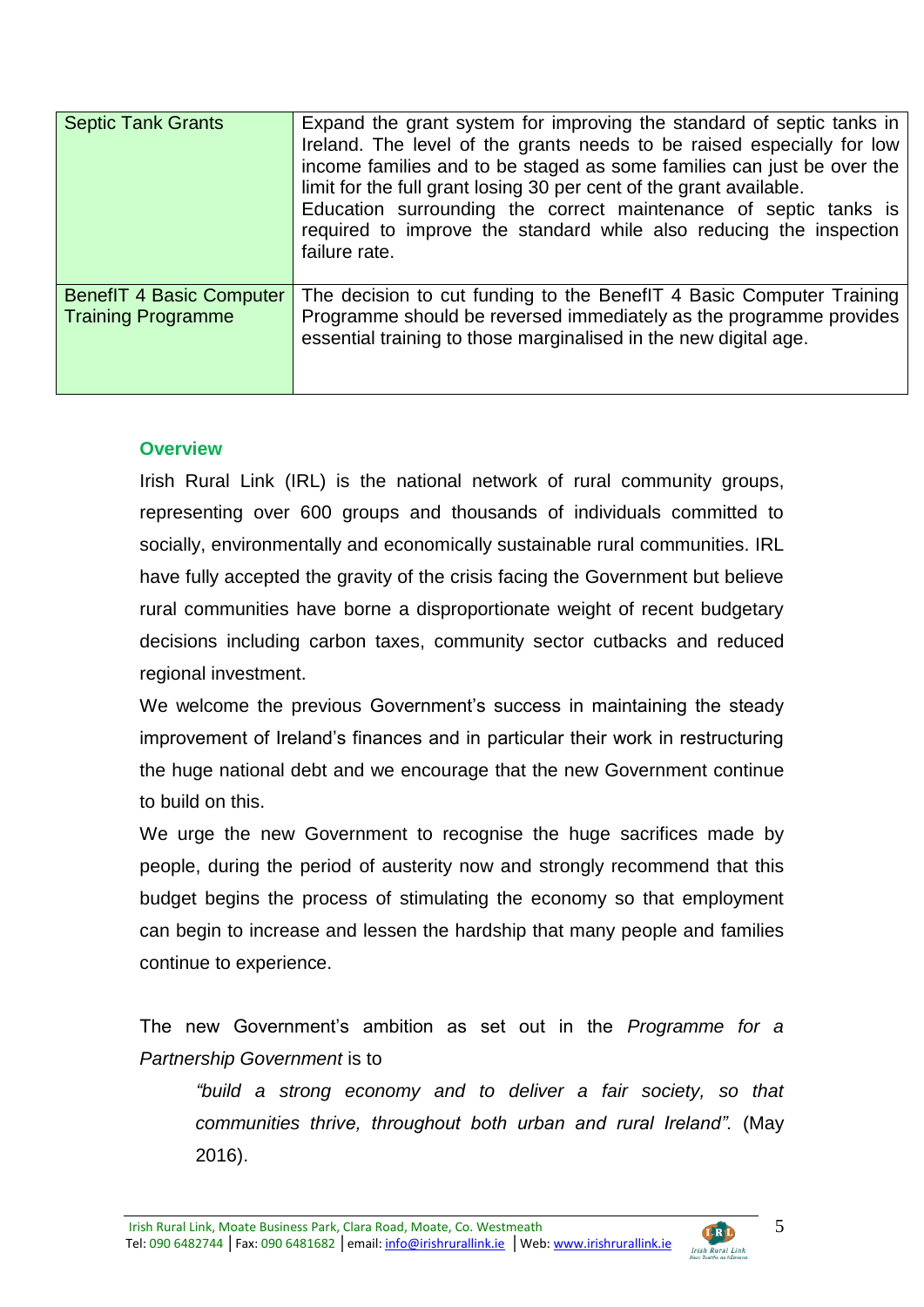However, people in rural areas continue to subsidise urban dwellers by paying for public services such as buses that they cannot access. They cannot access a widespread rural transport service or take advantage of free travel entitlements. Much the same can be said about amenities such as libraries, public swimming pools etc. The potential for school amalgamations with no consideration of the impacts this has on a community or on families in terms of the cost of transport and the closures of Garda stations in the absence of proper community policing continue to be great concerns for rural communities.

Over the past few years families in rural areas have been experiencing a raft of financial hardships in terms of:

- Care based services, rising fuel costs and cuts to school transport, Garda stations and post offices.
- The down turn has also affected families' access to reasonable financial services. This is highlighted by the gradual disappearance of bank branches and the increased tightening of regulations governing credit unions.
- This latter experience is forcing many families who are in extreme poverty to depend on money lenders, whose charges are punitive.
- Increased hardship on families who have children in third level education as a result of increased fee charges and accommodation costs.

#### **Overall Rural Strategies**

Irish Rural Link welcomes the appointment of a Minister for Regional Development and Rural Affairs at cabinet level and will be charged with the implementation of CEDRA report and the Rural Charter.

The lack of any functioning overall strategy to inform Government policy on rural development has completely disadvantaged rural communities over the years. The demise of the white paper on rural development coupled with the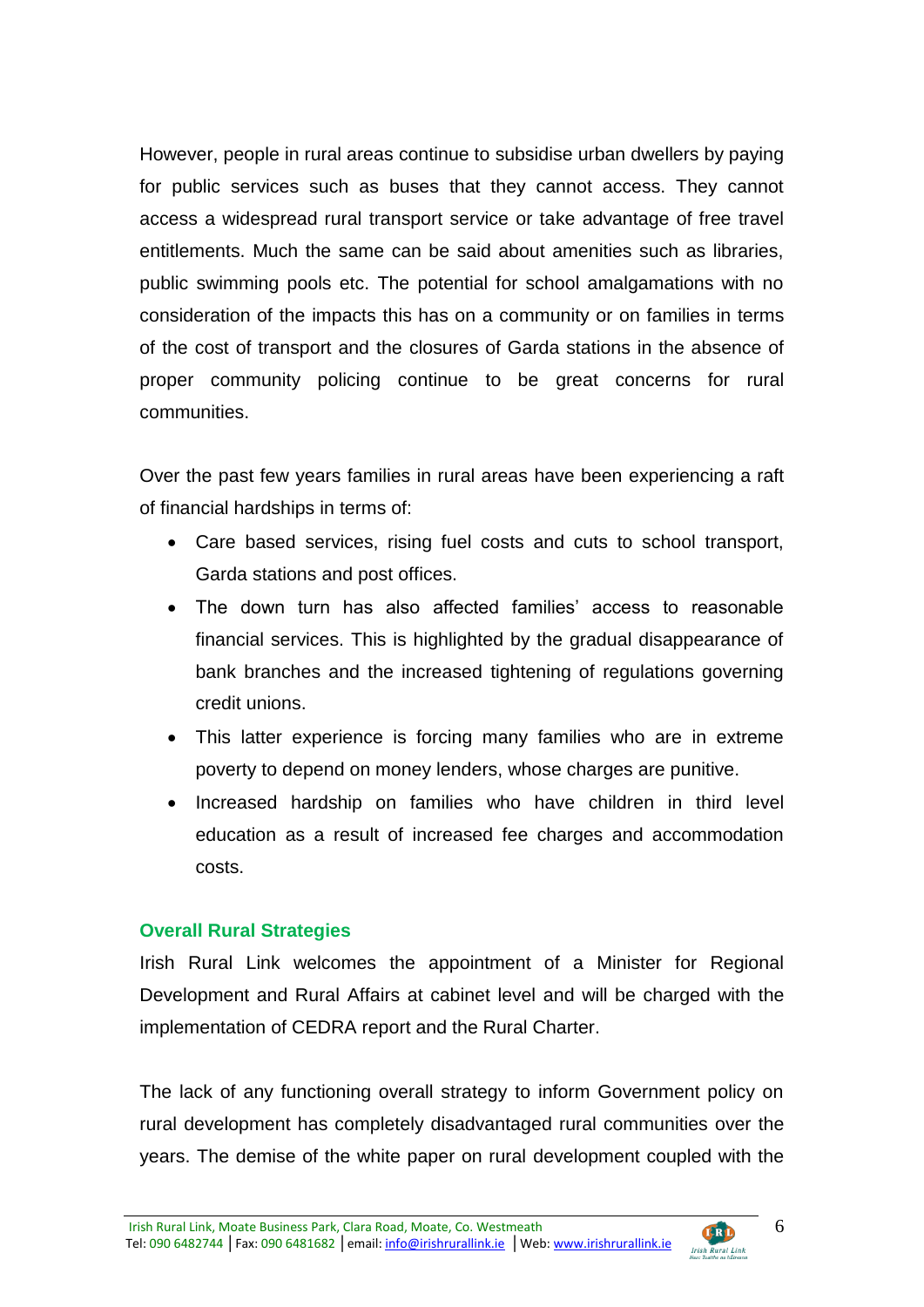ending of the National Spatial Strategy has meant that there is no overarching strategy that can inform all departments on rural policy. National policies are then rolled out without any analysis of the unintended consequences for rural areas.

| Government action          | <b>Outcomes</b>                                                               |  |
|----------------------------|-------------------------------------------------------------------------------|--|
| The closure of over 30     | Without an accompanying policy to assure communities that policing will       |  |
| Garda stations in rural    | be improved; rural families now believe they have an inferior police          |  |
| Ireland                    | service.                                                                      |  |
|                            |                                                                               |  |
| <b>School Closures</b>     | The closing of rural schools has the immediate consequence of                 |  |
|                            | increasing the costs of families in getting their children to school. Equally |  |
|                            | such closures are never analysed in terms of actual savings to the state.     |  |
| Closure of outreach health | People living in isolated areas rely on accessing outreach health related     |  |
| related services           | services. Older people already limited in terms of transport have come        |  |
|                            | to depend on these. Their closure increases their risk to ill health and      |  |
|                            | increases their sense of isolation.                                           |  |
| <b>Carbon Tax</b>          | Because people living in rural areas can not choose alternative modes         |  |
|                            | of transport, they are forced to pay this as an extra tax.                    |  |
| <b>Broadband</b>           | The failure to roll out broadband, what is comparable with national           |  |
|                            | standards disadvantages the rural towns, villages and communities in          |  |
|                            | terms of employment creation and the encouragement of investment.             |  |

Examples include;

While this table is a limited representation of such examples it symbolises the huge gap between policy and action as it applies in rural Ireland.

We propose that a white paper outlining a ten year strategy to achieve regional based growth, both social and economic, is developed and launched and that measures set out in the Programme for Government are implemented.

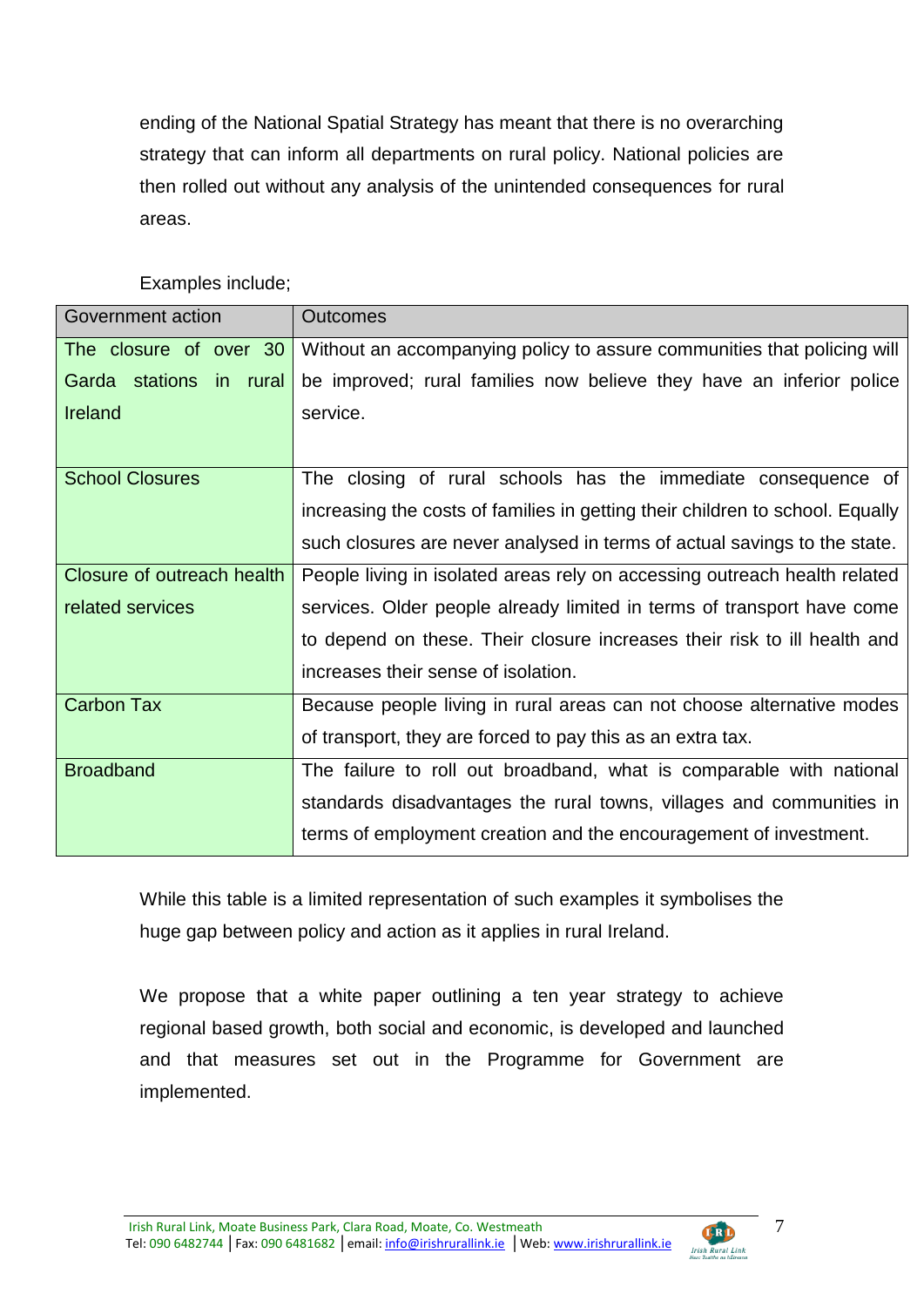# **Rural Poverty**

The Vincentian Partnership for Social Justice Minimum Essential Standard of Living (MESL)<sup>1</sup> for 2016 shows that there was a slight decrease in the cost of essential goods and services included in  $MESL<sup>2</sup>$  which fell by 0.7% from 2015 MESL costs but is still 4.6% higher than 2010. However, when housing and childcare are included there was a 3.0% increase in the year and a 7.7% increase from 2010. Although, there was some reduction in MESL costs for certain household types in both urban and rural areas, core MESL costs (excluding housing and childcare) remain higher for the majority of rural household types. Indeed, income inadequacies were higher for each of the household types dependent on social welfare living in a rural area than their urban area counterparts, with the largest gaps between income inadequacies between rural and urban felt by pensioners living alone and one-parent families.

| <b>Household Type</b>                                            | <b>Rural</b> | <b>Urban</b> |
|------------------------------------------------------------------|--------------|--------------|
| 2 Parents with 1 infant                                          | -€96.85      | $-651.00$    |
| 2 Parents with 2 Children<br>(1 pre-school, 1 primary)           | -€79.24      | $-633.41$    |
| 2 Parents with 2 Children<br>(1 primary, 1 secondary)            | $-6154.03$   | $-6110.00$   |
| 2 Parents with 3 Children<br>(1 infant, 1 pre-school, 1 primary) | -€99.92      | -€54.95      |
| 2 Parents with 4 Children<br>(2 primary, 2 Secondary)            | $-6244.27$   | -€192.99     |
| One Parent with 1 child<br>(Primary school)                      | -€107.61     | $-643.83$    |
| One Parent with 2 Children<br>(1 pre-school, 1 primary)          | $-691.16$    | $-629.32$    |
| One Parent with 2 Children<br>(1 primary, 1 secondary            | -€165.94     | -€105.91     |
| Single Adult living in Private Rented<br>Accommodation           | -€93.24      | -€62.64      |
| Pensioner Living Alone (non-contributory)                        | $-658.95$    | $-69.03$     |

#### **Income Inadequacies by Household Type in Receipt of SW Payment**

Irish Rural Link, Moate Business Park, Clara Road, Moate, Co. Westmeath **CERD** Tel: 090 6482744 | Fax: 090 6481682 | email: info@irishrurallink.ie | Web: www.irishrurallink.ie Irish Rural Link

<sup>1</sup> <sup>1</sup> Vincentian Partnership for Social Justice (2016) *'Minimum Essential Standard of Living'* [http://budgeting.ie/images/stories/Publications/MESL\\_Update\\_Paper/VPSJ\\_2016\\_MESL\\_2016\\_Updat](http://budgeting.ie/images/stories/Publications/MESL_Update_Paper/VPSJ_2016_MESL_2016_Update_Report__Appendix.pdf) e Report Appendix.pdf

 $\frac{1}{2}$  The Minimum Essential Standard of Living (MESL) looks at those essential goods included in CPI basket of goods that are deemed necessary for a minimum standard of living. Such goods include food, clothing, heating, etc.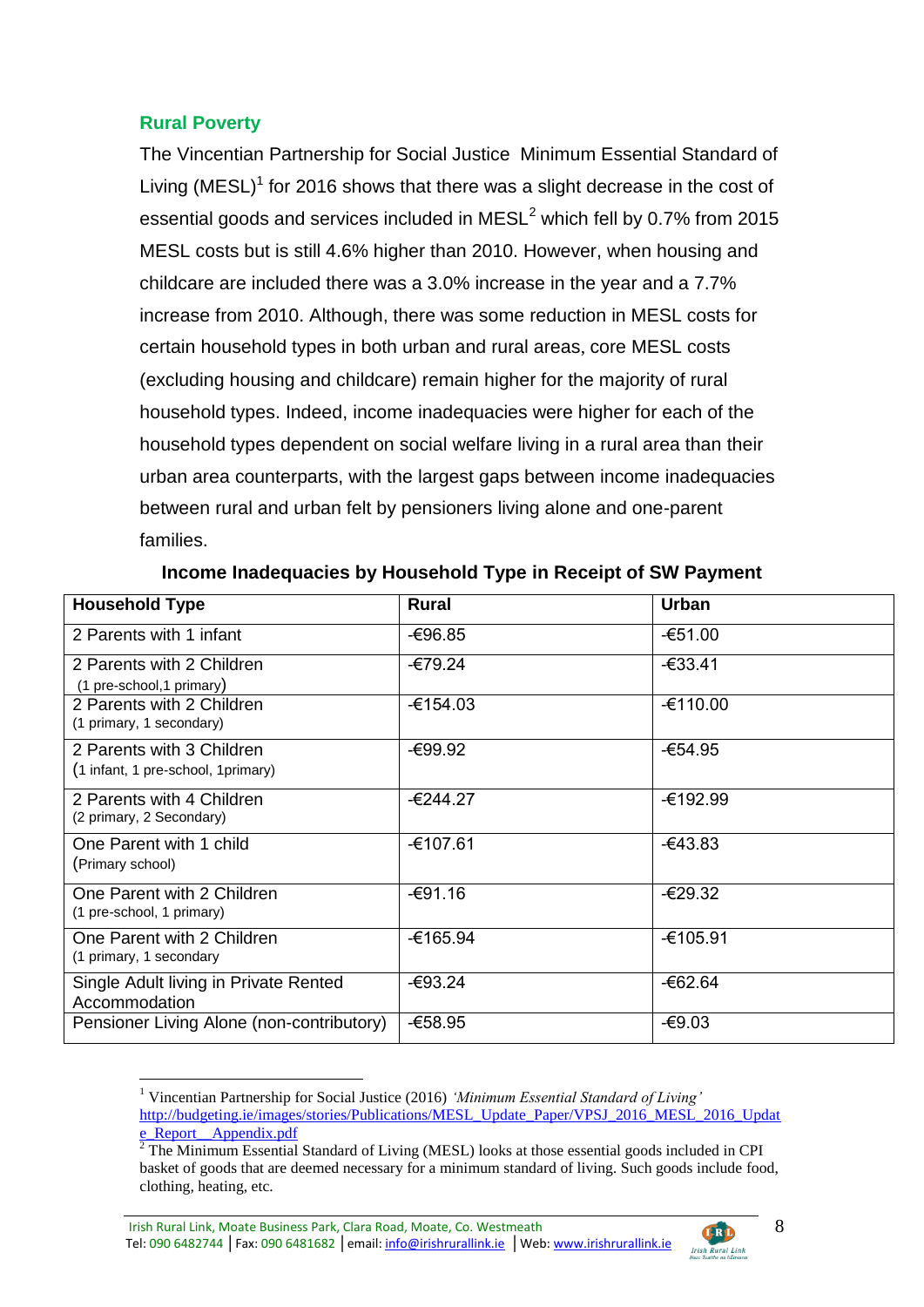| Pensioner Living Alone (Contributory) | -€48.15 |  |
|---------------------------------------|---------|--|

Income inadequacies were also felt by households who were working on minimum wage with these inadequacies larger for households in rural areas for most of the household types looked at.

#### **Rural Income Protection**

These study findings clearly show that rural households are far more vulnerable to cuts in social welfare payments and experience higher costs of essential goods and services to necessitate an adequate standard of living. Essentially, rural households will be the first to be pushed below the poverty line, or further below the poverty line as the case may be.

The protection of marginalised and disadvantaged rural citizens and communities should be a key priority in budget 2017.

 **Rural Social Scheme & Community Services Programme** Irish Rural Link has welcomed the Government's commitment to the continuance of the Rural Social Scheme and Community Services Scheme. Together with the TUS scheme they provide a valuable service to people who are affected by unemployment or low income as is the case for farmers. Equally the contribution of these schemes to local communities.

IRL see these programmes as essential to the development of community infrastructure as well as providing unemployed people with the necessary skills to remain motivated to seek out employment or establish their own business. We strongly recommend that these schemes are restructured so that participants can make a real difference and ensure the best use is made of their skills, time and effort.

# **Community Employment (CE) Scheme**

This is a viable scheme for unemployed people in rural areas in helping them get back into the work force. Many of the people who work with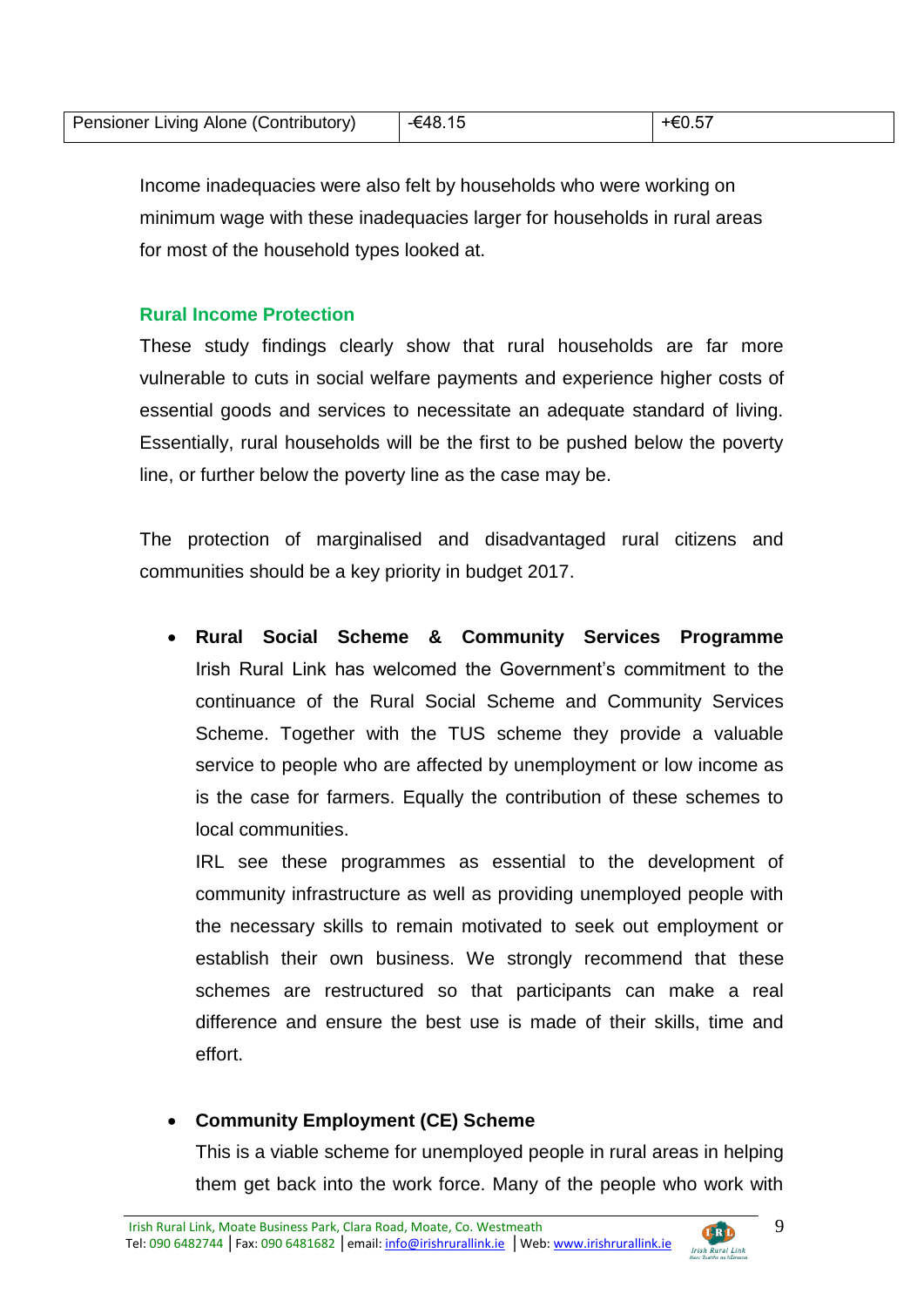Meals on Wheels are on CE Scheme and is the only source of income for them. It is important that this scheme continues to be protected and adequate funding allocated. The weekly payment to people on this scheme must be increased in line with minimum wage to ensure people on the scheme do not experience poverty and to encourage more people who are long-term unemployed take up the scheme. It is also necessary to ensure valuable community services, such as Meals on Wheels can continue.

#### **Farm Incomes and Farm Assist**

Farm Incomes have reduced considerably over the past number of years. A recent report from Teagasc on Farm Incomes shows that 34% of farms were economically vulnerable in  $2015<sup>3</sup>$ . In recent times increasing numbers of farmers have relied on off-farm income, typically employed in the sectors most severely affected by the economic downturn such as construction and traditional manufacturing sectors<sup>4</sup>. However, this too has decreased over the past number of years. In 2007, 43% of farm households in the Border region had off-farm employment, in 2015, this decreased to 31%.

Farm Assist is a means tested payment and subject to eligibility criteria for people engaged in farming and/or forestry by Department of Social Protection whose income is below a certain level. It is currently based on a farmer's previous year's income, which is very disadvantageous and doesn't protect against current or future prices. Irish Rural Link calls for the Government to expedite their review of the Farm Assist Scheme and that the payment made under the scheme and eligibility for the scheme be increased in the forthcoming budget.

1

10

**CERD** 

<sup>3</sup> Hennessey, T & Moran, B (2016) *Teagasc National Farm Survey Results 2015* <https://www.teagasc.ie/media/website/publications/2016/Income-Estimates-2015.pdf>

 $\frac{4}{4}$  Teagasc (2008) "An examination of the contribution of off-farm income to the viability and sustainability of farm households and the productivity of farm businesses" <http://www.agresearch.teagasc.ie/rerc/downloads/Final%20Report.pdf>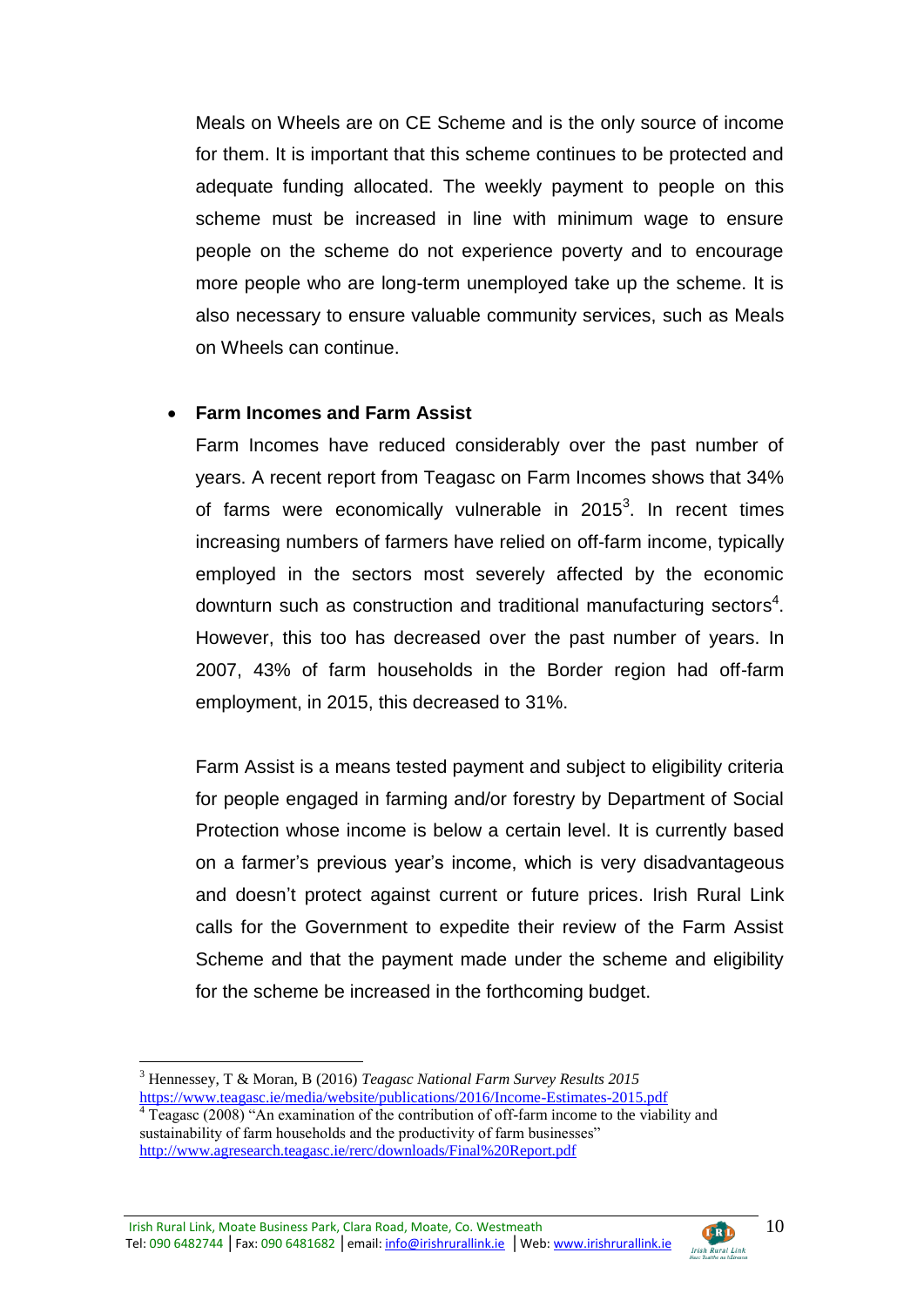# **Rural Energy Poverty**

Rural households are at greater risk of fuel poverty due to the nature of the rural housing stock, the types of fuels available, limited opportunities to switch to cheaper fuels such as gas or take advantage of bundle deals offered by gas and electricity suppliers.

The *Strategy to Combat Energy Poverty 2016-2019*, launched early 2016 sets out measures to help households to reduce their housing costs. It is important that these measures are implemented and followed through to ensure that every household has the opportunity to reduce their energy costs.

Government must honour its promise to compensate poorer people suffering the increase in fuel costs as a result of the carbon tax, and take action on the rising level of fuel poverty in the State. We welcome that, as part of the *Programme for a Partnership Government* that the new Government will work with Local Authorities to replace oil heating in social housing with other fuels such as natural gas or woodchip where possible. Grants should be made available to those who own their home in rural areas who are living in fuel poverty and to private rented sector landlords where tenants are experiencing fuel and energy poverty.

#### **Retrofitting**

Retrofitting of homes is widely acknowledged by all as a simple measure that can greatly reduce our energy usage. We welcome that this is now acknowledged by Government in the *Strategy to Combat Energy Poverty 2016-2019* and reiterated in *Programme for a Partnership Government.* It is in the Government's interest to provide capital funding to invest in retrofitting of homes and businesses to reach climate change targets with the long term benefits far outweighing initial investment.

The issue of energy poverty continues to be a concern for many people and organisations especially older people. People need to be made more aware of the grants that are available to them to upgrade the energy efficiency of their homes and application forms must be easy to fill out, which can be off-putting for older people and other vulnerable groups.

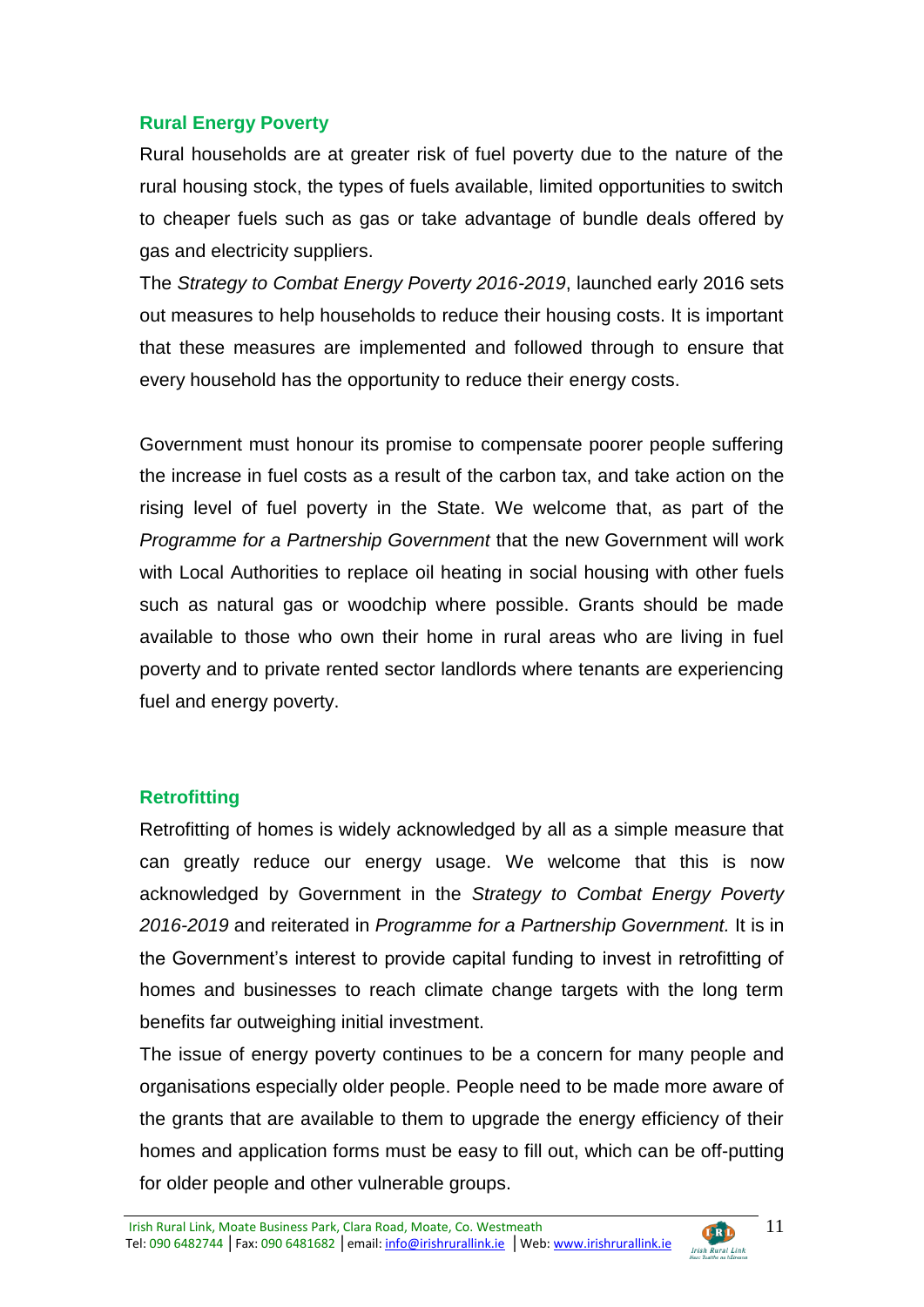It is recognised that people living in private rented accommodation can be more at risk of fuel and energy poverty as there is no incentive for them to invest in their home. Incentives given to landlords of tenants in receipt of Housing Assistant Payment (HAP) to retrofit their properties must be extended to all landlords whose properties are of lower energy efficiency standards, and whose tenants are in receipt of another housing payment such as Rent Supplement or Rental Accommodation Scheme (RAS) or on low income but not entitled to state assistance for housing.

# **Fuel Poverty Strategy**

Fuel allowance was increased to €22.50 per week in Budget 2016. This must be maintained at this level or a carbon tax exemption is essential for those on low incomes, and households where home heating costs have risen. Although, cost of oil heating has fallen over the past year, it will always be subject to price fluctuations and this needs to be factored into the fuel allowance.

# **Community Energy Projects**

As a nation Ireland is rich of untapped renewable energy sources that cannot only help the environment but can also drive the national economy as well as provide cheaper energy to homes and businesses. One method of achieving the 20% renewable energy target set out by the European Union is by community owned energy projects. In particular the opportunities offered by Ireland's wind energy is unrivalled by many other countries. For centuries the west of Ireland has been considered a marginalised region but wind energy is one of the few sectors in which the west of Ireland in particular has a major competitive advantage over almost every other region in Europe.

In recent times there has been huge contestation to the construction of large energy projects such as windfarms and pylons. Some aspects that caused objection from the public were unfamiliarity with planning regulations and mistrust of the large energy companies. A method of addressing these issues

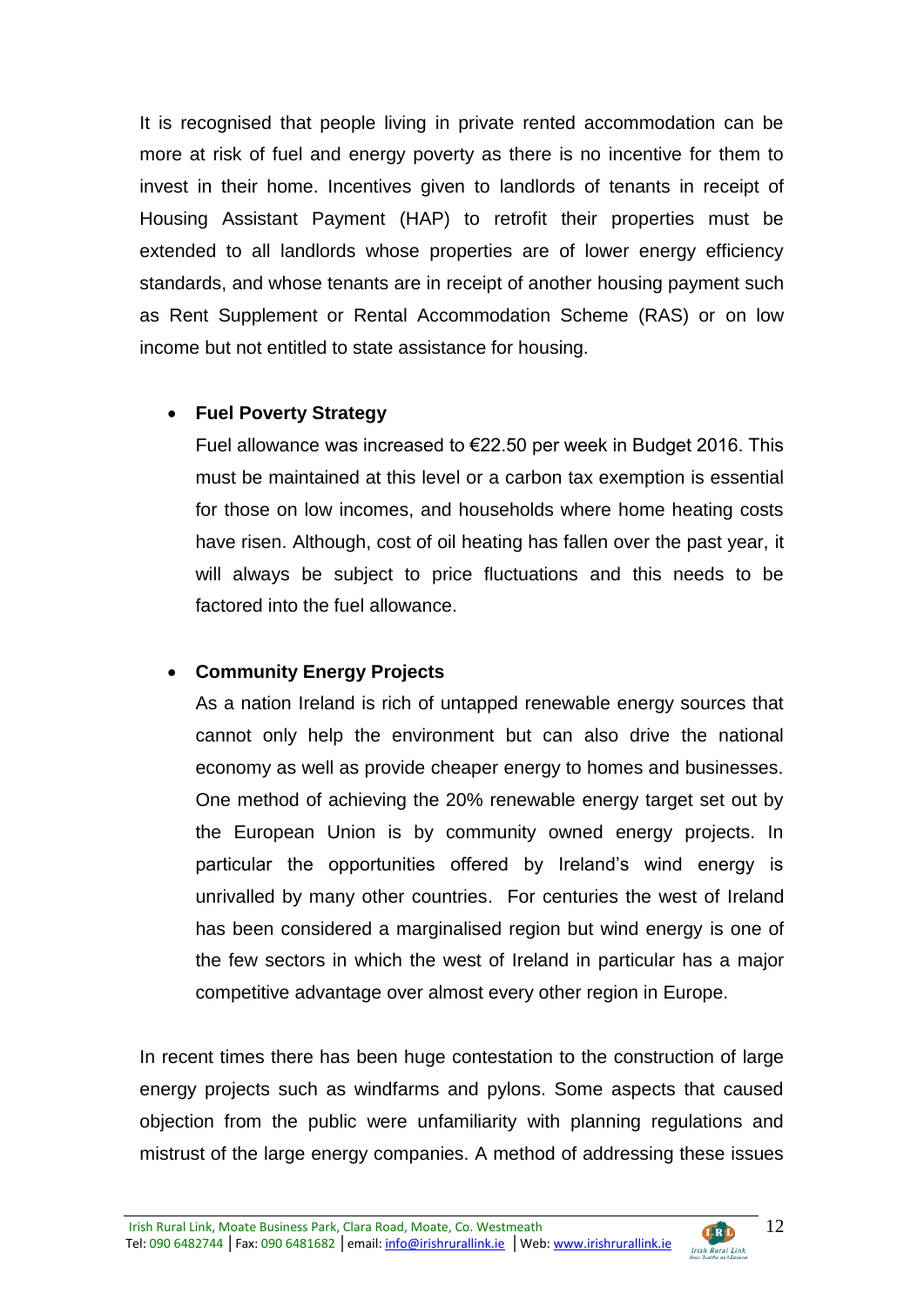is to incentivise community led renewable energy projects. These projects would give the communities control eliminating mistrust between communities and the energy companies.

Irish Rural Link is calling on the government to offer financial support to communities for initial costs of construction as over the lifetime of energy sources the investment will be returned in some through selling the energy back into the grid, construction jobs, maintenance jobs, environmental benefits, reduced energy costs etc.

#### **Carbon Tax**

A lack of a public transport options in rural areas necessitates car ownership in order to access employment, basic services and amenities. Carbon tax could cost rural households ten times more than some urban households. Analysis in 2010 from the Economic and Social Research Institute (ESRI) and the Environmental Protection Agency (EPA) shows that the annual carbon tax likely to be paid by someone living in inner-city Dublin will be €25 but people living in the countryside could face bills of up to  $\epsilon$ 275.<sup>5</sup>

#### **Fuel Costs**

Increased fuel costs will increase the cost of living in rural areas, compounding the effects of a carbon tax with relatively little return to the exchequer and should not be introduced. Although, the cost of home heating oil has fallen over the past two years it is beginning to increase again since February 2016. Indeed, there was a 6.5% increase in the cost of home heating oil between April and May 2016 $^6$ .

**Eco-driving**

1

**CERD** 

<sup>5</sup> "STRIVE- Science and Sustainability- Research based knowledge for Environmental Protection" EPA and ESRI 2010

<sup>6</sup> CSO Consumer Price Index May 2016 <http://www.cso.ie/en/releasesandpublications/er/cpi/consumerpriceindexmay2016/>

Irish Rural Link, Moate Business Park, Clara Road, Moate, Co. Westmeath Tel: 090 6482744 | Fax: 090 6481682 | email: info@irishrurallink.ie | Web: www.irishrurallink.ie Irish Rural Link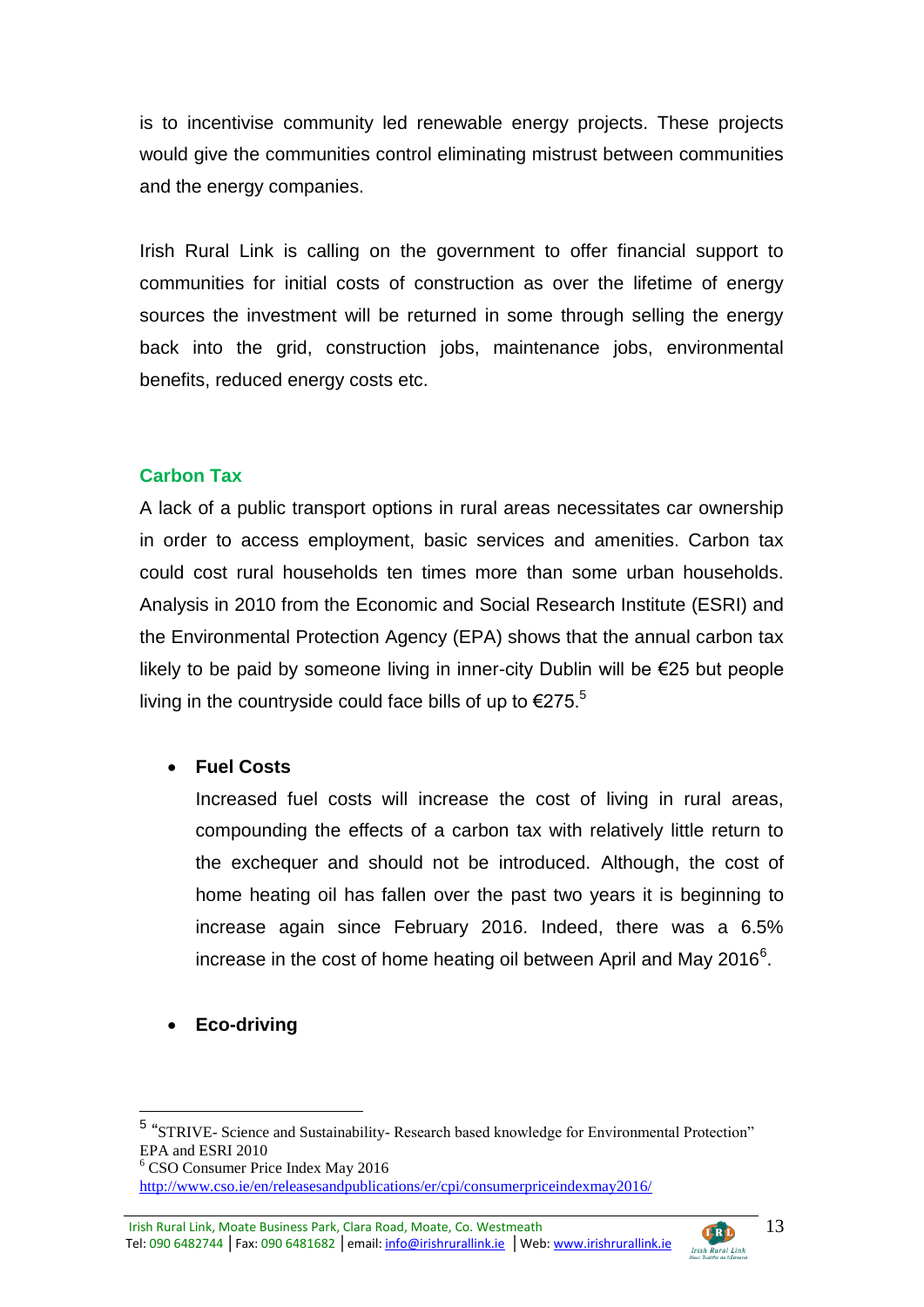In the short term, until there are alternatives, car transport will continue to dominate. Irish Rural Link believes that eco-driving training should be included as part of driver training and testing. Upon completing training, drivers tend to reduce their fuel consumption by 25% (Convery, 2008). Advancements in alternatives to fossil fuels for transport will also require commitment.

#### **Commuting Patterns**

Regional and Sub-regional employment stimuli represent one of the key ways in which commuting patterns, fuel consumption and carbon emissions can be addressed in a manner that supports local communities.

#### **Phone Allowance**

The decision to abolish the phone allowance for elderly people is seen to have had a devastating effect on the quality of life for rural residents. For many elderly rural residents the phone acts as their only connection with the outside world. The abolishment of the phone allowance has left people in increased isolation leading to mental health issues such as depression. This decision has also lead to increased anxiety over security among older people. Phone lines are connected to house alarms and with the elimination of the phone allowance they are no longer able to afford to have a security system in place. This is an issue of increased importance given the 50 per cent rise in robberies and assaults on older people in rural areas over the past decade. The phone allowance must be reinstated in Budget 2017; especially in rural areas it can be the only reliable source of external communication for many where mobile phone coverage is poor.

#### **Rural Enterprise & Employment**

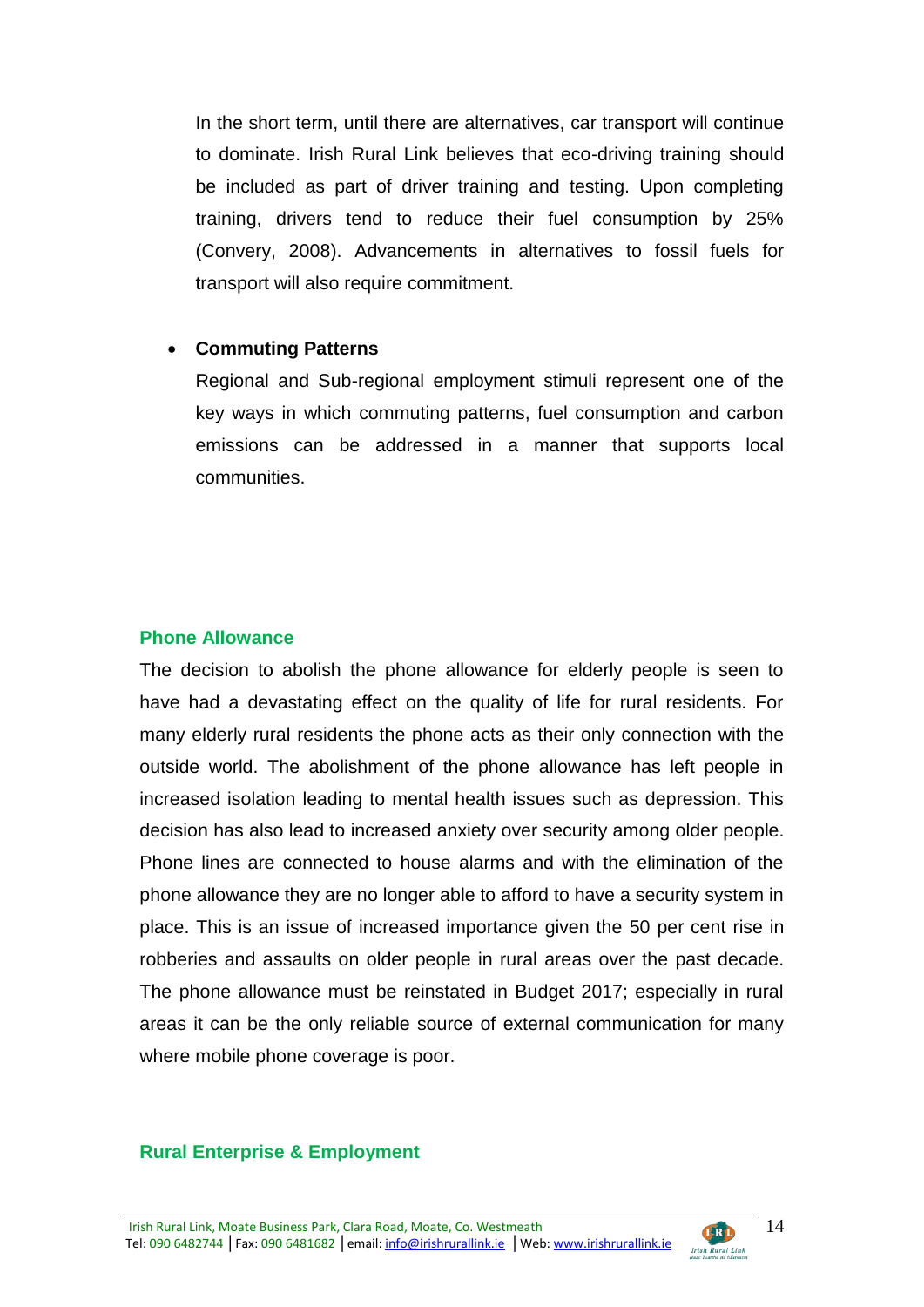Although the rate of unemployment is falling, with the national unemployment rate at 8.4% as of Q1 2016<sup>7</sup> the rate of unemployment in rural counties is above that in the urban areas. For the Midlands, West and South East regions, unemployment rate in Q1 2016 was 11.6%, 10.2% and 12.5% respectively, while in the Dublin region rate of unemployment was 6.9% and 5.9% in Mid-East. The impacts of high unemployment during the recession is still being felt in many rural areas and as the figures above show are not experiencing the same level of employment creation as urban or areas close to major urban centres. It is more difficult to resolve unemployment in rural areas which are over-reliant on primary industries such as agriculture, construction and low-level manufacturing and where many of the highly skilled and young workforce have emigrated over the past few years or who are now migrating to urban areas where jobs are becoming available.

We welcome that 135,000 of the new 200,000 jobs that will be created as part of Programme for Government will be outside of Dublin. It is imperative that a proportion of these jobs are located in rural areas.

The following infrastructure and supports are required and need to be in place to attract jobs to rural areas and to also foster entrepreneurship and create sustainable employment opportunities among those living in rural areas.

# **Credit Availability**

Cash flow and credit availability for viable businesses must be addressed. In order for rural communities to become economically sustainable, the lack of available credit at reasonable rates is currently a barrier to new and existing enterprises in all sectors. An alternative credit/banking system based on the principles of microfinance incorporating microcredit is required for business start-ups and community based enterprises in particular. A rural loan guarantee scheme for rural start-ups and businesses with less than ten employees should also be implemented. (See Section Below on Local Public Banking).

Irish Rural Link, Moate Business Park, Clara Road, Moate, Co. Westmeath din Tel: 090 6482744 | Fax: 090 6481682 | email: info@irishrurallink.ie | Web: www.irishrurallink.ie Irish Rural Link



<sup>1</sup> <sup>7</sup> CSO ONHS Q1 2016

<http://www.cso.ie/en/releasesandpublications/er/qnhs/quarterlynationalhouseholdsurveyquarter12016/>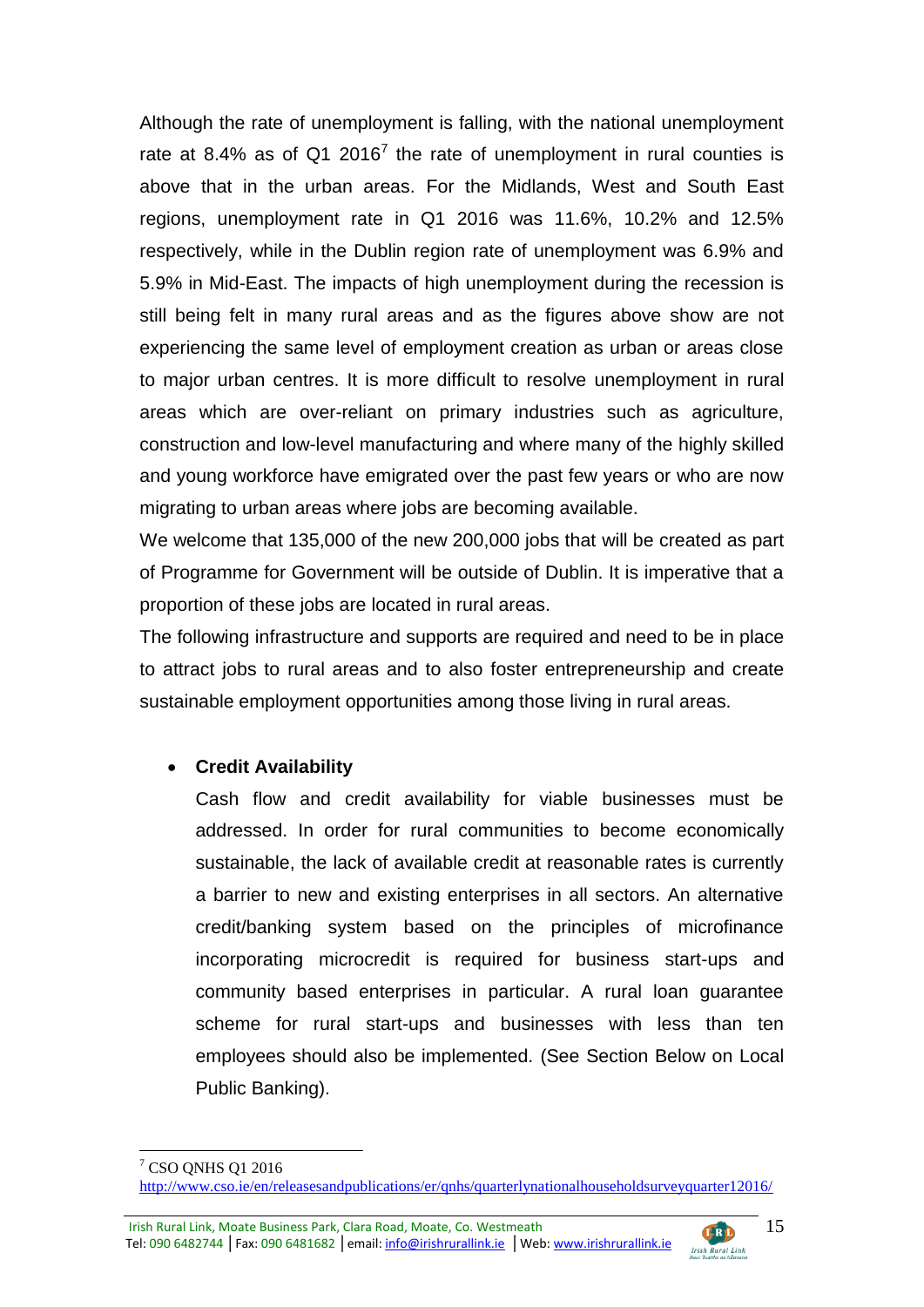#### **Broadband**

Investment in high-quality fibre broadband must continue. Significant investment from the commercial sector in regards to fibre broadband infrastructure has taken place so far. The introduction of Siro (Joint venture between ESB and Vodafone) into the market is seen as vital as it adds increased competition in the market. The announcement in June 2015 from Eir (formerly Eircom) outlining their plan to remove 300,000 premises from the State-subsidised National Broadband Plan is regarded as a hugely positive step towards delivering high speed fibre optic broadband to every premise in the country. This announcement means that there are now 460,000 premises under the National Broadband Plan. These premises will be serviced under the National Broadband Plan. However, the suggested delay to 2022 for National Broadband Plan is very disappointing and needs to be tackled urgently. Broadband taskforces to be established with local councils, once a contract is awarded, must ensure the rollout of Broadband reaches every home and business in the country, that it is fit for purpose to meet future demands and services the jobs and business that the new Government plan to create in rural areas.

# **Diversified Employment**

More information on a Regional Jobs Plan as outlined in *A Programme for a Partnership Government* must be made available and a date of when this will be developed set. It is imperative that sufficient funding is allocated to the development of regional jobs. The level of education in rural areas is now higher than ever before and there is now an opportunity for the Government to take advantage of this and develop more diversified jobs so young people have the option to remain in their locality and community. A graduate workplace initiative which allows graduates to access opportunities in their local area outside of hubs and gateways should be put in place.

#### **Entrepreneurship**

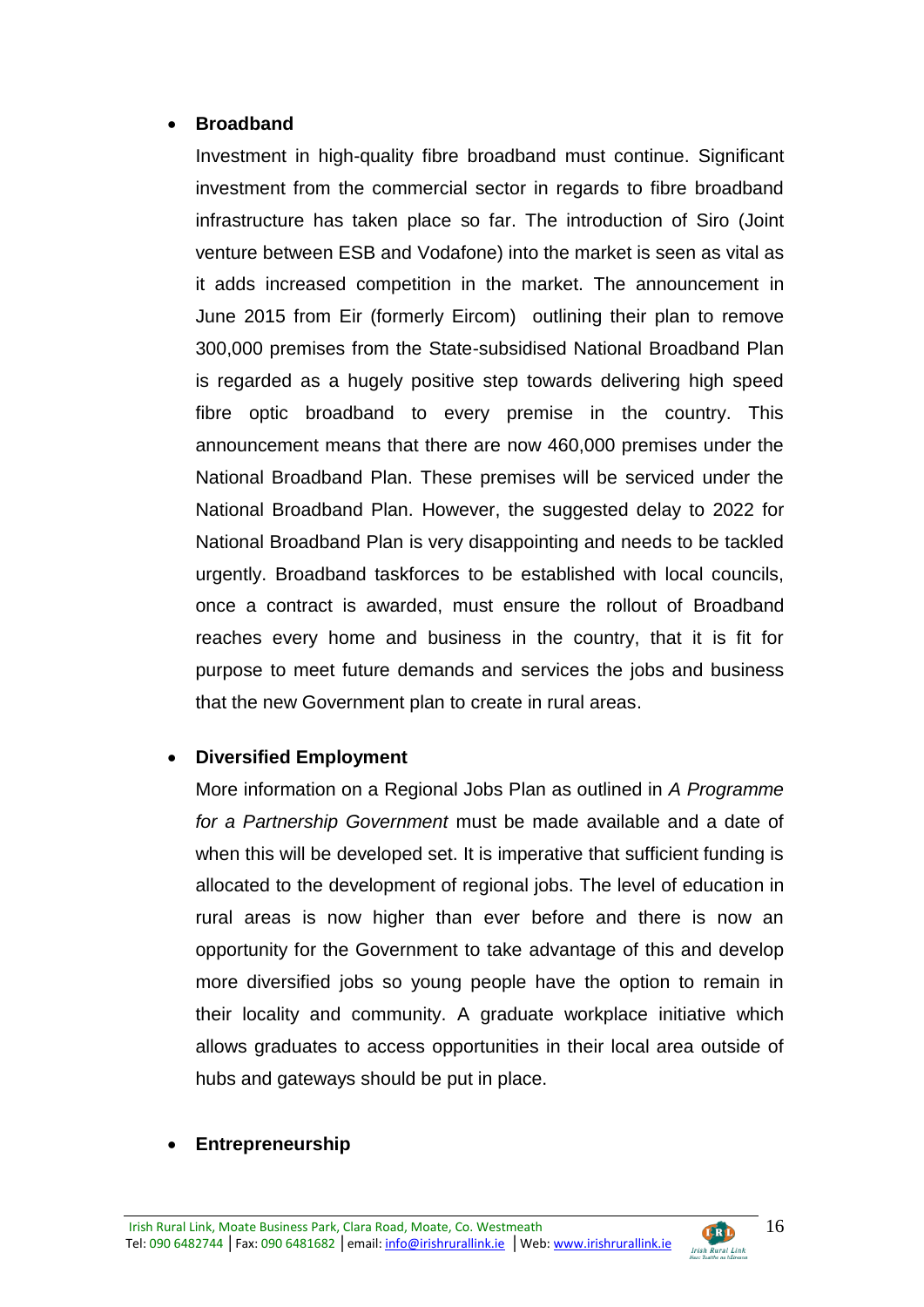County Enterprise Boards must receive an increased allocation if they are to successfully foster enterprise locally. Any new enterprise support structure must have sub-regional job creation targets. The three-year tax relief for start-ups must be maintained to encourage more entrepreneurs to set up.

#### **Small to Medium Enterprises**

Small and Medium Enterprises need to be protected and supported. The Town and Village Renewal Scheme to revitalise the economies of small towns and villages in rural areas will need adequate funding allocated in Budget 2017. SME's are vital to our economy and their needs are often overlooked. Difficulty accessing credit and commercial rates continue to be grave challenges faced by SME's. The three-year tax relief for start up companies until end of 2018 is welcome and must be maintained with continuation for new start-ups following a review of the scheme. Commercial rates for existing SME's must be reviewed and supports put in place for those who are being crippled by these rates. The necessary infrastructure needs to be in place to help grow and expand SME's. A recent study for IE Domain Registry found that a quarter of small businesses that do not have a website are being kept offline due to poor broadband, with a third not having the time to go online<sup>8</sup>. These issues need to be addressed also and supports in place for those companies who wish to have an online presence.

#### **Inclusive Entrepreneurship**

Enterprise support in the budget must be built on the principles of Inclusive Entrepreneurship. Mainstream business support fails to reach many types of entrepreneurs, including women, rural entrepreneurs, the disabled and those from ethnic minorities.

# **Local Public Banking Policy**



<sup>8</sup> RTE News.ie 16/06/16<http://www.rte.ie/news/2016/0616/795937-businesses-web-presence-iedr/>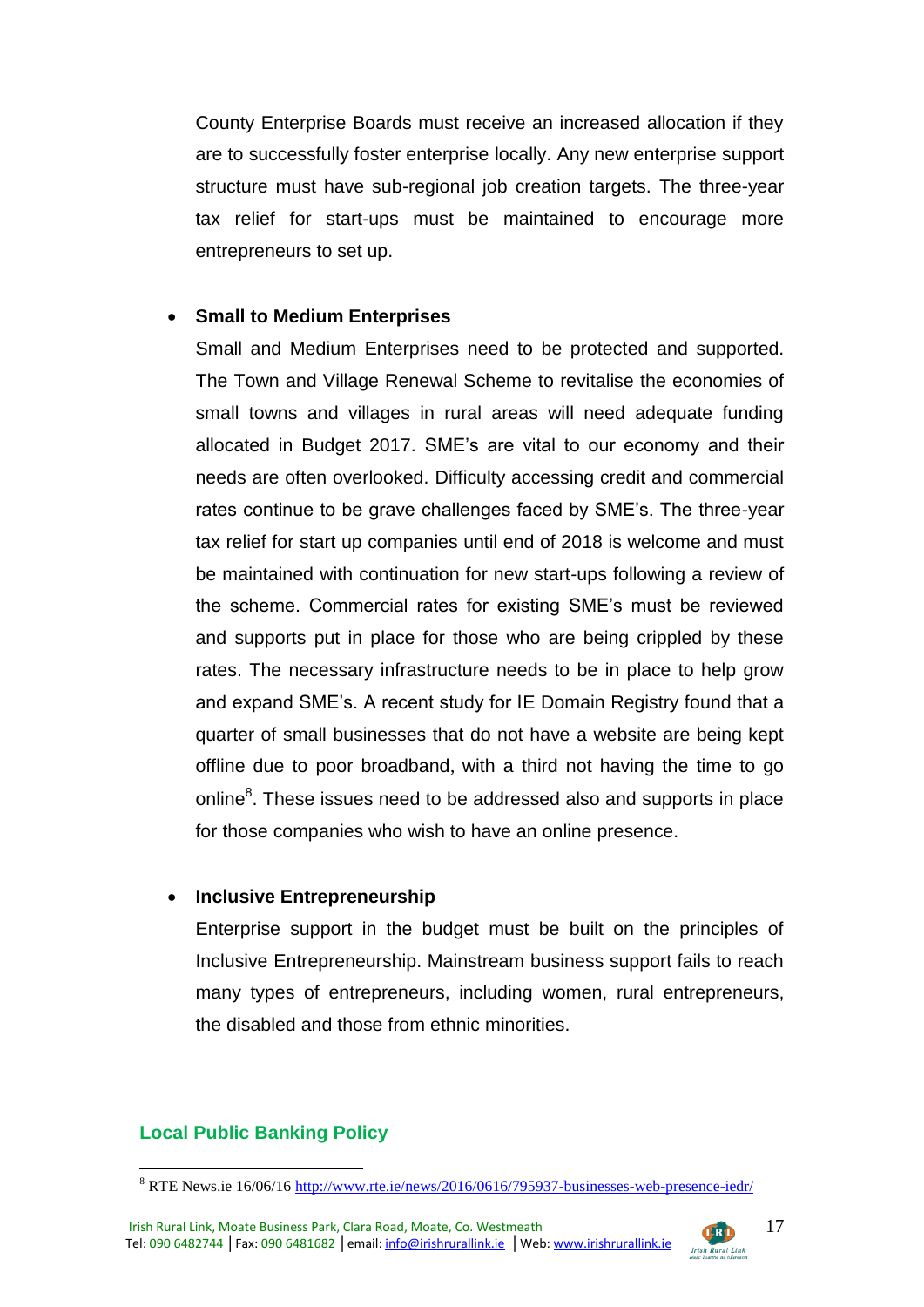Irish Rural Link welcomes that the Programme for a Partnership Government includes the proposal to thoroughly investigate the German Sparkassen model for the development of local public banks that operate within welldefined regions. IRL in cooperation with the Savings Bank Foundation for International Cooperation (SBFIC) look forward to participating with the Government on an ongoing basis to facilitate this investigation.

This model of banking covers the 26 counties nationally and works on a regional basis and follows key principles of the "Framework for the Development of Regional Enterprise Strategies"

The model is not based on a theory but on an existing regional working banking model bringing prosperity by creating a virtuous cycle of money circulating in the local economy.

The concept proposal makes provision for inclusion of post offices and credit unions as part of invigorating local communities particularly in the area of SME's and the Agri sectors that allow commerce to thrive.

1. The IRL proposal suggests a nationwide network of 8 to 10 Local Public Banks which are managed independently but with an identical business model working under identical management principles. Initially 2 or 4 pilot banks are envisaged with a rollout of the entire network developed over the next 5 years.

2. In addition a centralised service unit will provide internal services, including risk management and internal audit and will house a self-supervision unit for the new public banking system.

3. The new Local Public Banks will follow a specific business model that is different from traditional commercial banking. The new public banks will have to be economically viable but they will not pursue profit maximisation. At the same time they will be enabled to fulfil a public mandate because they will not be under pressure to make dividend payments.

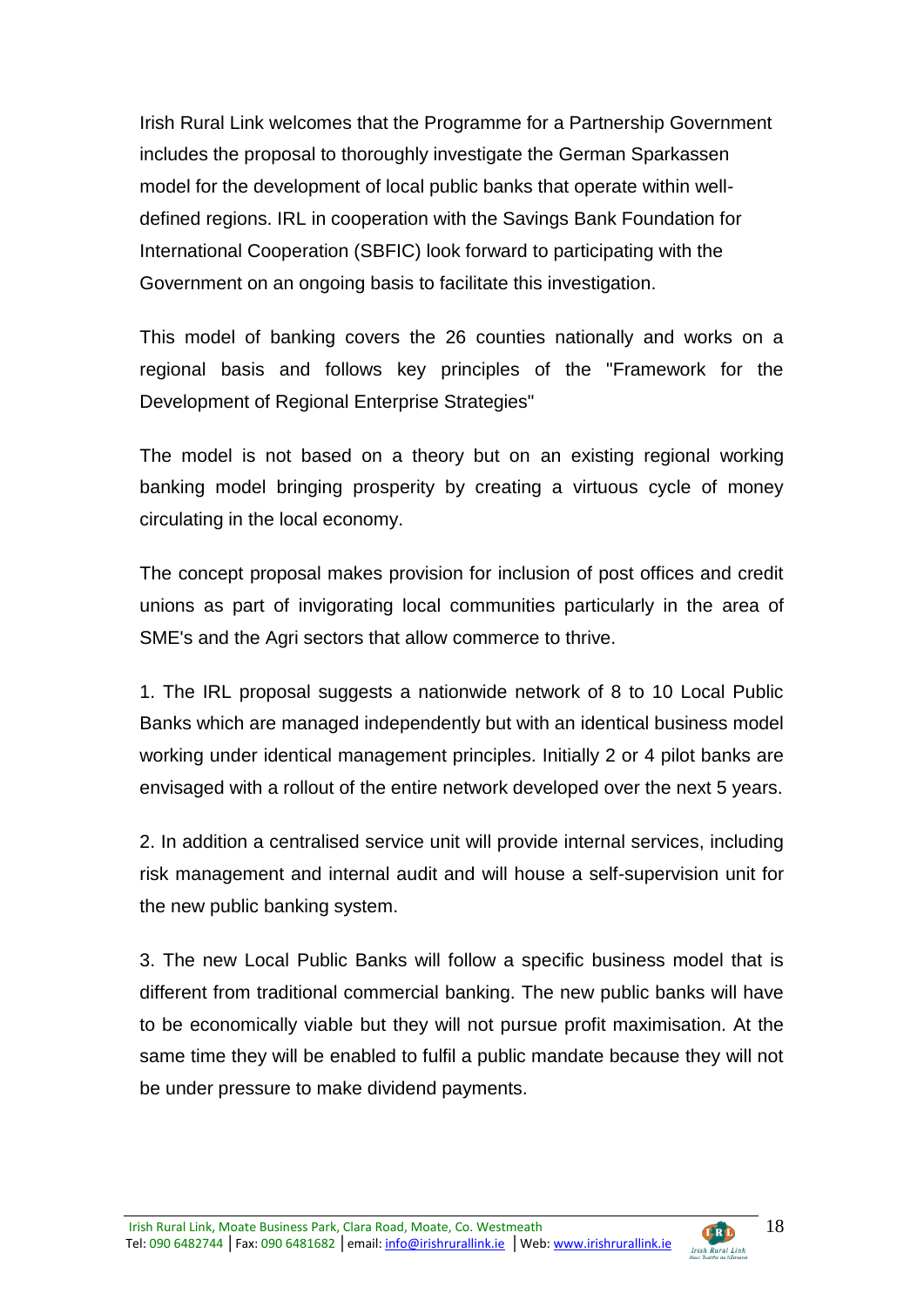4. Earnings will partly be retained to strengthen their capital base and partly distributed to social projects, also surpluses will be partly distributed to social funds to benefit the local community.



# **IRL Proposed Local Public Banks**

Virtuous Cycle created in each region Map of sub-regional **Strategic Planning Areas** 

# **Youth Guarantee**

The aim of the EU-wide Guarantee is to provide young people under the age of 25 with a good quality offer of employment, continued education, an apprenticeship or a traineeship within a short time of becoming unemployed. Although, there is a fall in unemployment, youth unemployment remains high at 16.9% nationally as of Q1 2016 $^9$ .

Irish Rural Link supports the youth guarantee and any initiatives that aim to reduce the high level of youth employment but has concerns over the

<u>.</u>



<sup>&</sup>lt;sup>9</sup> CSO ONHS Q1 2016

<http://www.cso.ie/en/releasesandpublications/er/qnhs/quarterlynationalhouseholdsurveyquarter12016/>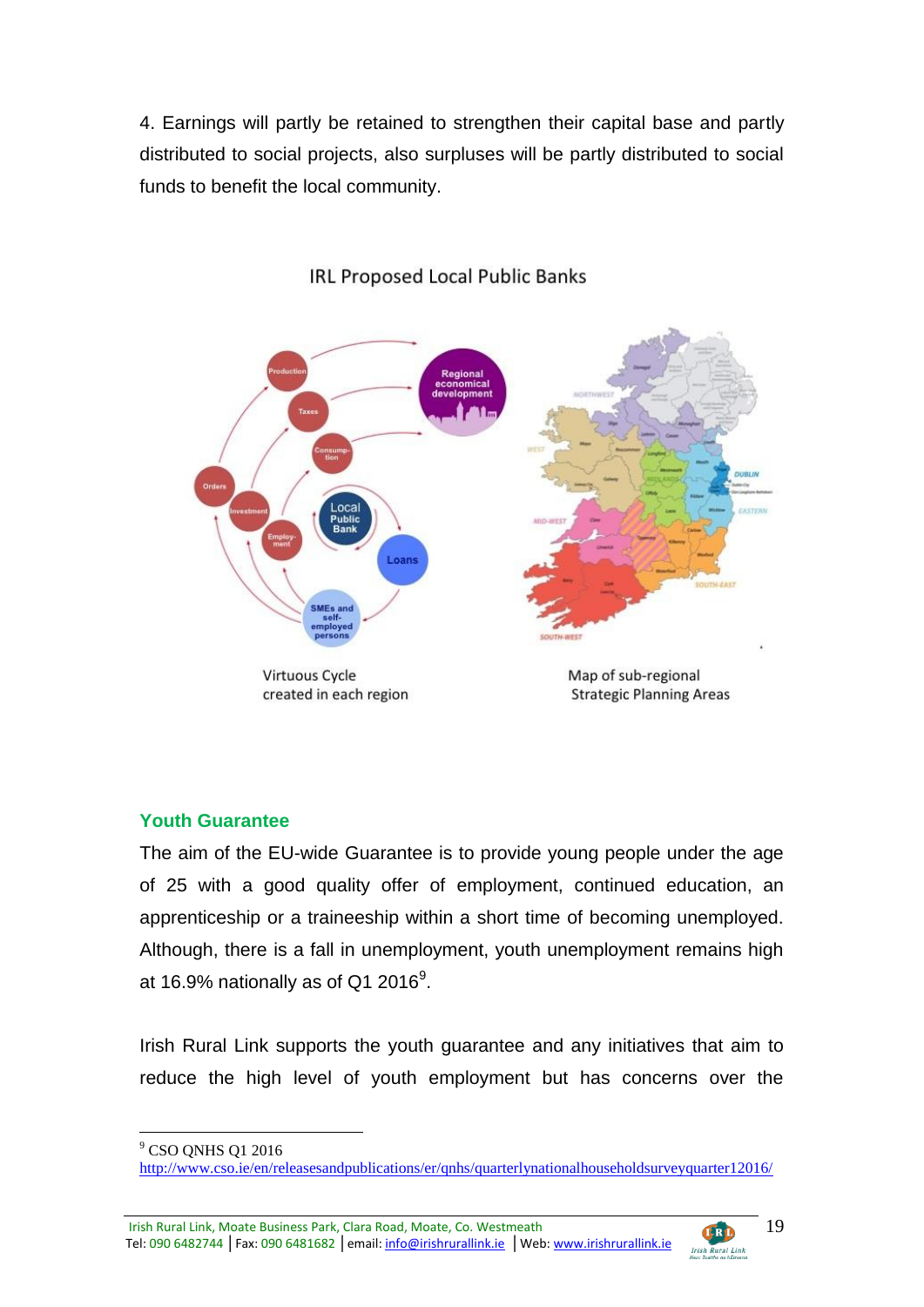implementation in rural areas where youth unemployment is significantly higher. An aspect of the youth guarantee that needs to be considered is that a large proportion of the youth population in rural areas do not have access to transport to travel to the urban centres for employment or training. With such a large population of youth unemployment occurring in rural regions there is a case for the training centres to be more accessible to young people in rural areas. An area where the accessibility could be improved is by providing greater funding to the Rural Transport Scheme which could deliver the participants to a training centre.

Irish Rural Link is calling on the government to monitor and evaluate the delivery of schemes such as JobBridge as some employers could be seen to exploit the scheme.

#### **Rainwater harvesting**

As part of our submission to the EU rural development programme**,** we proposed a rain-water collection system be installed in every farm. We continue to call for the installation of this.

Water is an increasing cost to farmers and obligations under the Water Framework Directive reinforce the need for farms to make the most efficient use of water possible. Farming's intensive use of water has implications for the water reserves of the wider community. Farms have large areas of roofed sheds and concrete yards and there is significant scope to harvest, collect and recycle the water from these, enabling it to be used in farm activities or - if suitably treated - as high quality drinking water. In light of this Irish Rural Link propose a supports scheme.

The objectives of such a scheme are:

- o To conserve water.
- o To make farms more self sufficient in terms of water usage.
- o To create employment in rural areas.

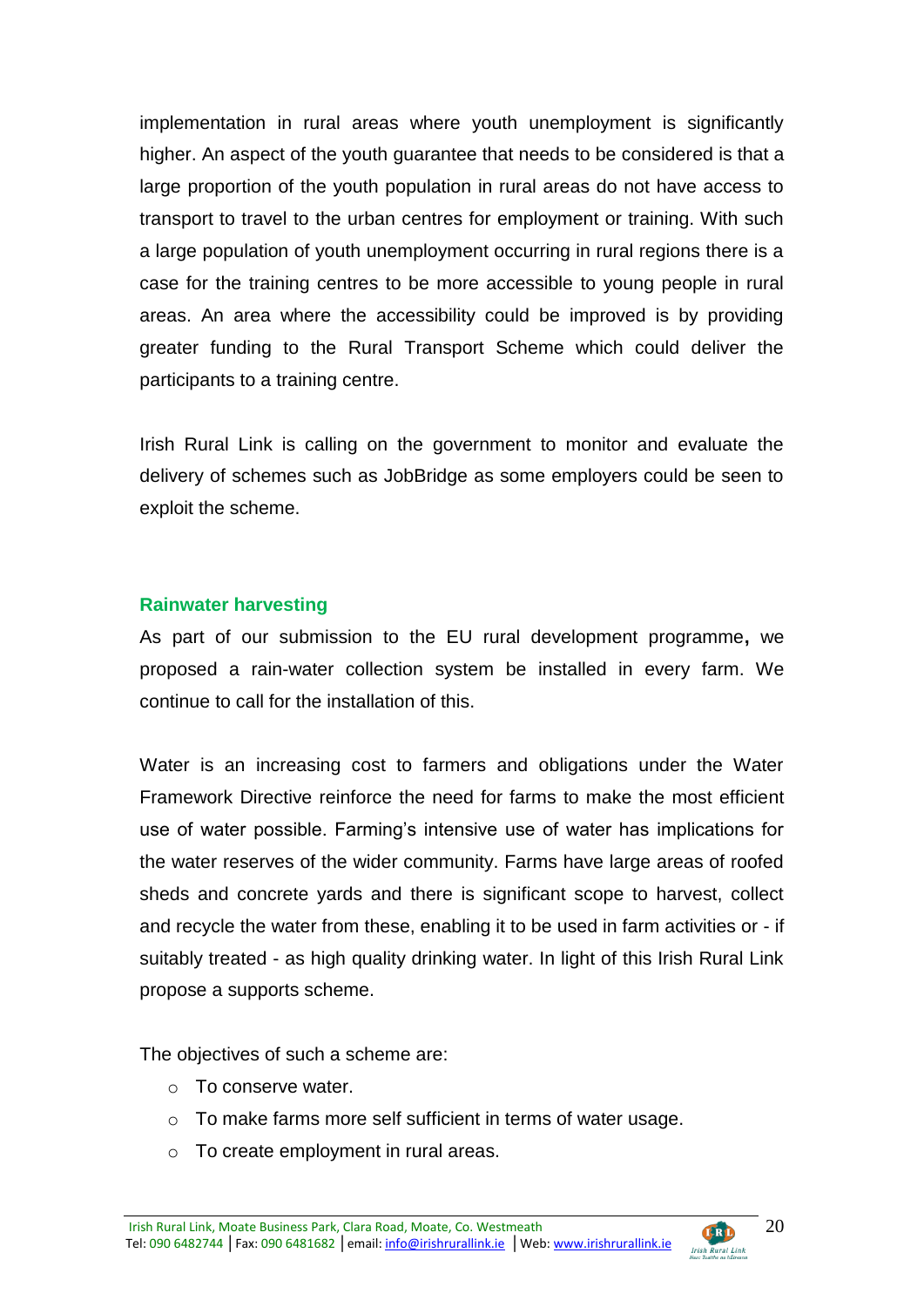Cost per farm unit 10

| <b>Fittings</b>                      | €2,028 |
|--------------------------------------|--------|
| <b>Precast Reinforced Concrete</b>   | €1,500 |
| Tank                                 |        |
| <b>Installation Costs</b>            | € 800  |
| Total                                | €4,328 |
| Grant 12.5%                          | € 516  |
| Total cost to farm                   | €3,814 |
| At an average saving in water        |        |
| charges of 1,000 per year the farmer |        |
| could expect to pay the capital cost |        |
| in just over three years             |        |

Based on an estimate that there are 135,000 farms in Ireland and that such a proposal would be targeted at 100,000 farms; the overall cost to the EU rural development programme would be 50 million.

# **Septic Tank Grants**

<u>.</u>

Inspection of septic tanks now takes place around the country by the local authorities for many rural residents this sparks fear. Many septic tanks have been left in decline since their construction due to a lack of education on maintenance. Many people are living in fear of inspections due to the cost of bringing their tank up to standard. From the initial round of inspections up to 75% of septic tanks failed in some counties. The majority of these were down to minor problems such as sludging or lack of maintenance. The tanks with larger structural damage will cost a great deal more to fix for which there is a maximum grant of 4000 euro available. Irish Rural Link is calling for an increase in the level of the grant available aimed at low income families and

Irish Rural Link, Moate Business Park, Clara Road, Moate, Co. Westmeath **CERD** Tel: 090 6482744 | Fax: 090 6481682 | email: info@irishrurallink.ie | Web: www.irishrurallink.ie Irish Rural Link



 $10$  This study and report were undertaken under the auspices of the National Rural Water Monitoring Committee by a project team from the School of Civil and Structural Engineering at Dublin Institute of Technology.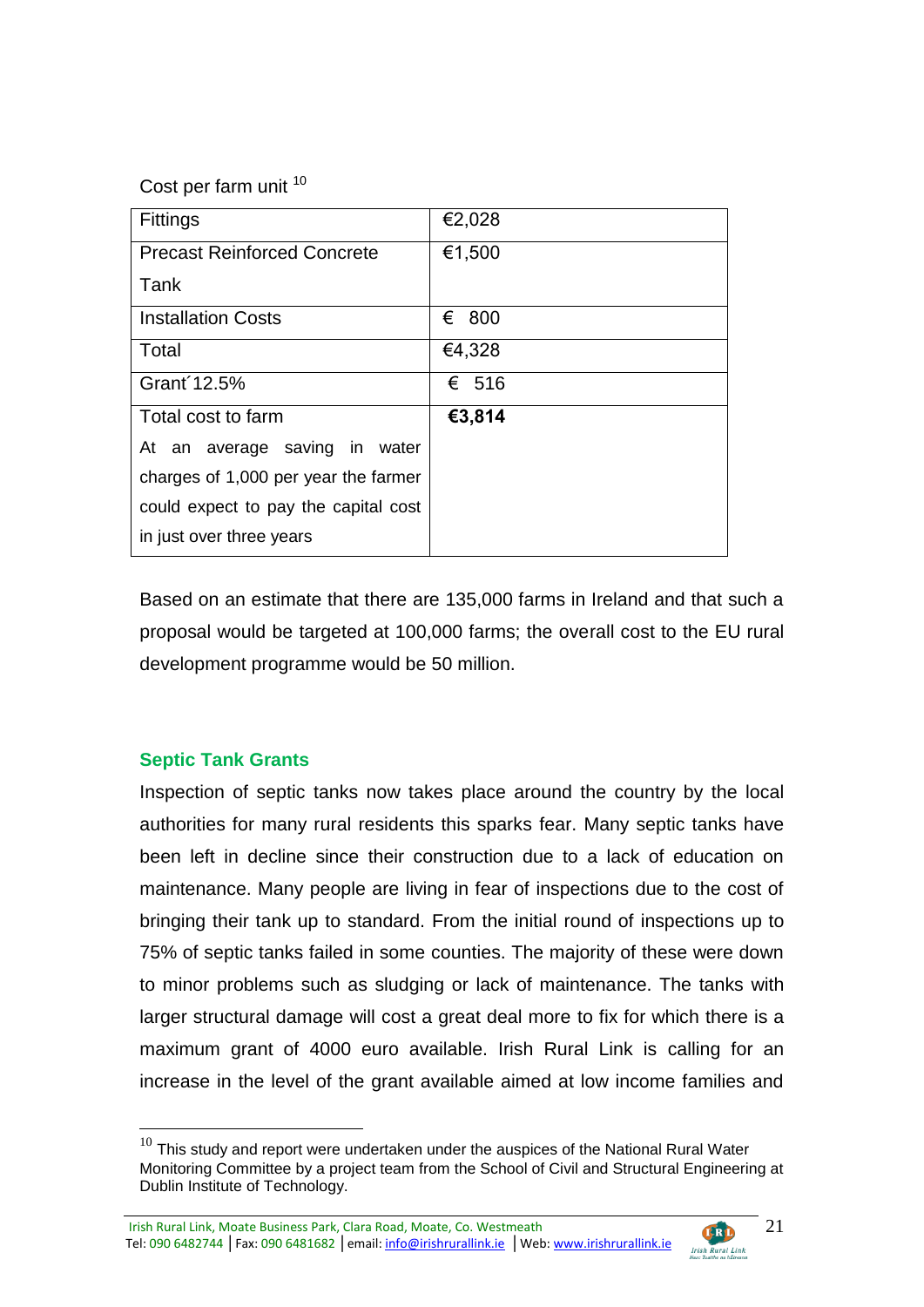elderly people. The staging of the grants is also an issue that needs to be addressed. There is currently an 80% grant to a maximum of 4,000 euro for incomes under 50,000 while there is 50% available to a maximum of 2,500 euro for incomes between 50,001 and 75,000. IRL is calling for the grants available to be increasingly staged as families earning just over 50,000 euro could lose up to 30% of the grant available for being relevantly over the limit.

# **Renewed Commitment to Regional Development**

Budget 2017 is an opportunity for the new Government to follow through on their commitments set out in the *Programme for a Partnership Government* for regional and rural development. The LEADER programme must be adequately funded in Budget 2017 and the implementation of recommendations of CEDRA and new Rural Charter. Rural Ireland bore the biggest brunt of the recession with many businesses having to close down and communities being lost as a result of emigration. The Government must now invest in redeveloping these rural regions to bring economic and social activity back to these communities.

# **Community Development**

The commitment by Government to continue to fund the completion of remaining unfinished housing developments is welcome. In rural areas, unfinished developments still exist, but the necessary services and jobs should be in place so that it is viable to bring them back to use and not left vacant once completed. Communities must have a role in this.

# **Public Service Efficiency**

The OECD has published a considered study of the Irish public sector *Towards an Integrated Public Service* and made detailed recommendations. These include the need for a strategic vision and increased performance review and accountability. These recommendations should be acted on immediately to ensure the public sector's efficiency, effectiveness and relevance.

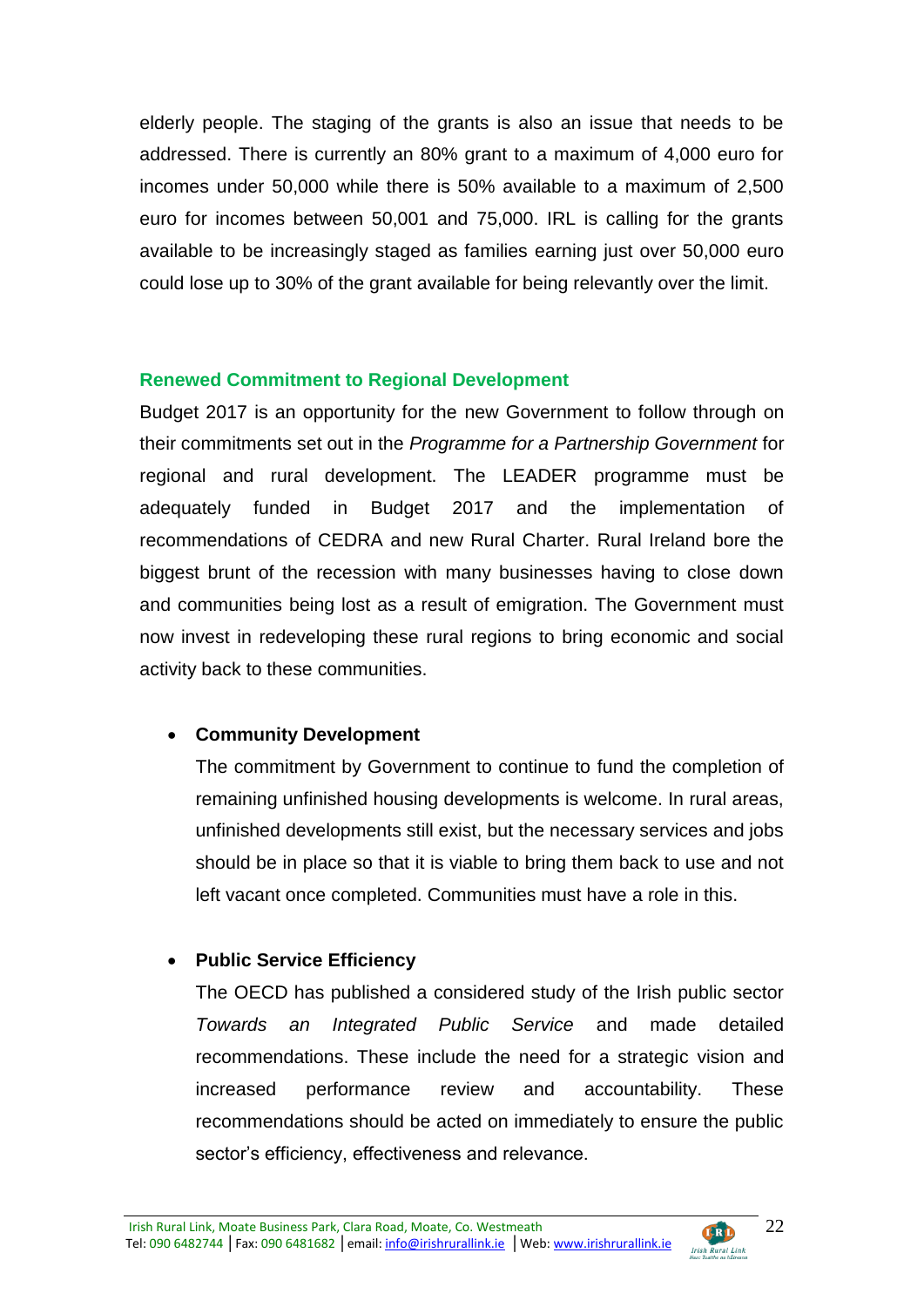# **Local Government**

The cost saving recommendations around cross cutting and shared services contained in the Local Government efficiency review must be implemented instead of further cuts to the Local Government Fund. Cuts to the Local Government Fund lead to Local Authorities cutting services and refusing to reduce rates and charges which drastically increase the cost of doing business. Local Authorities must be adequately resourced to provide services at a local level.

# **Rural Transport**

The many benefits of the Rural Transport Programme include the important role it plays in combating rural isolation, particularly for older people. It also represents value for money, carrying approximately 1.5 million passengers annually, and functioning on less than 1.2% of the total annual investment in public transport. The role of community groups and non profit organisations in delivering this programme has been instrumental in affordability, capacity building and community involvement. Rural transport was acknowledged in the Programme for Government and we urge the Government to be cognisant of the impact of any changes to existing routes will have on people in remote rural areas.

Irish Rural Link makes the following recommendations:

- Funding for Rural Transport needs to be increased from its current level of €9m, far short of the 2016 target of €18m.
- Maintain and expand current supports to Rural Transport Programme
- Improve integration of rural transport services, including the Rural Transport Programme, Bus Éireann rural stage carriage services, health related and school transport services.
- IRL supports the development of the National Positive Ageing Strategy to deal with issues around incomes, isolation and poor access to services for older rural dwellers.

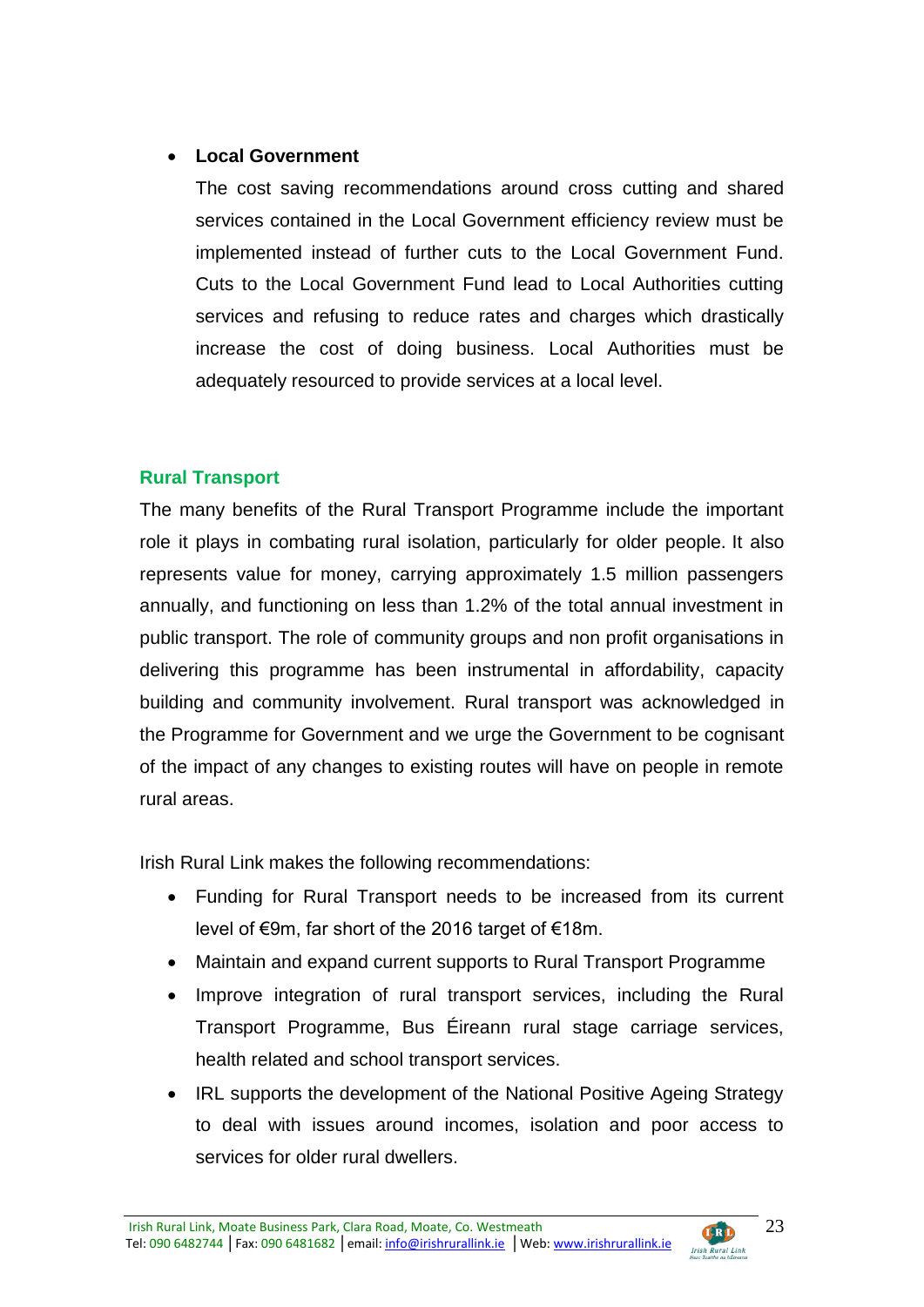Re-organise the method of finance allocation under the free transport programme. As it is currently constructed, it fails to be of benefit to the vast majority of people on social welfare in rural areas who are entitled to it.

# **The Community and Voluntary Sector**

The Community and Voluntary Sector continue to play a valuable role at local, regional and national level and have a vital role to play in protecting marginalised members of society improving the rural citizen's quality of life. By international standards a significant number of services are delivered by the sector in Ireland. This sector needs to be adequately funded and resourced if the new Government are to deliver on their commitments of a '*Social Economy'* and a '*Just and Fair Society.'* Funding Programmes available to the sector to provide valuable services must be protected. Some of these programmes include:

- The **Community Services Programme (CSP**), funded by the Department of Social Protection and managed by Pobal, provides funding to not-for-profit, social enterprises and community business that deliver services to communities where private and/or public services are lacking, due to geographical location or low demand for service. This is now closed to new applicants. This needs to re-open and be a rolling programme as so many services such as Meals on Wheels could be availing of necessary funding.
- The **Social Innovation Fund** is managed by Department of Housing, Planning and Local Government and provides supports to social innovations in Ireland. It is welcome that the Government have committed to increasing the Social Innovation Fund from €5 million to €50 million in the *Programme for a Partnership Government* and this now must be honoured. Social Innovation now hopes to establish a health fund, which would be beneficial to services like Meals on Wheels. The network asks that money be allocated in Budget 2017 to

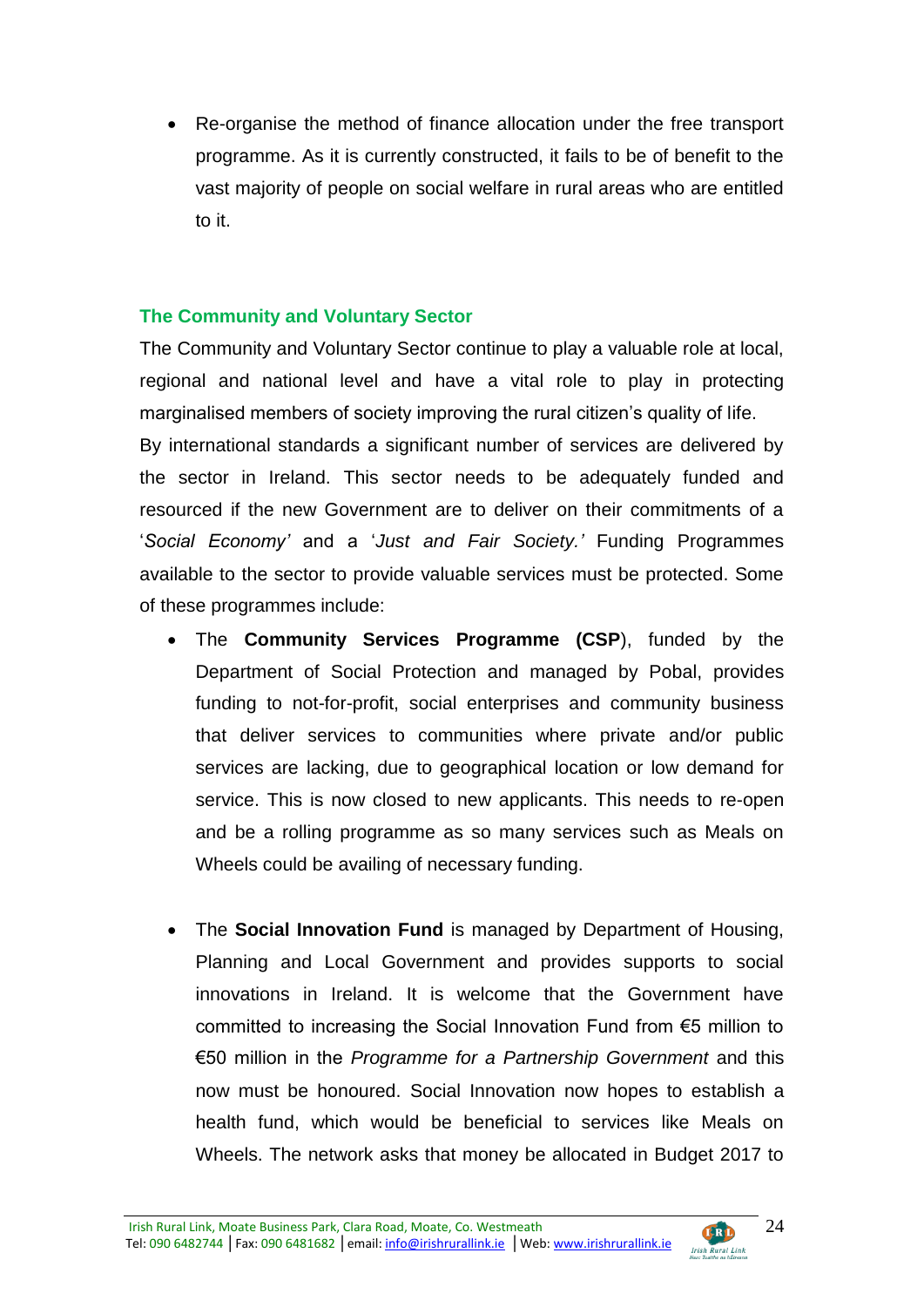establish this fund and that application for the fund is simple and accessible for all to complete.

#### **Small Towns and Villages**

It is welcome that the new Minister for Regional Development and Rural Affairs will develop a Town and Village Renewal Scheme. The decline of rural towns and villages over the past few years is demonstrated by the high closure rate of small businesses, often moving out to the outskirts of the area. While it is clear that the recession has contributed to this, it is also an outcome of high rental charges and local authority rates. Equally the cost of doing business in towns is added to by the imposition of parking charges or restrictions on parking in any circumstance. Towns that are mainly supported by small business types are therefore more vulnerable to any increased charges.

The closure of services, such as Garda stations, Post offices and banking services, particularly in the smaller towns has reduced their sustainability and increased overall poverty.

The new scheme must be designed to bring economic activity back to the main streets of small towns and villages to restore these as a platform of creating a vibrant rural hinterland, with adequate funding and resources available to do so.

# **Rural Proofing of Policy**

We hope that with the development of a Regional Development and Rural Affairs Minister and Department, that policies developed will encompass all aspects of rural life and will work with other Government Departments to rural proof any policy being developed that can impact on people living in rural Ireland.

As the primary national economic policy tool, the annual budget should contain a commitment to regional equity and the prevention of urban bias, which compromises not just the social and environmental pillars of

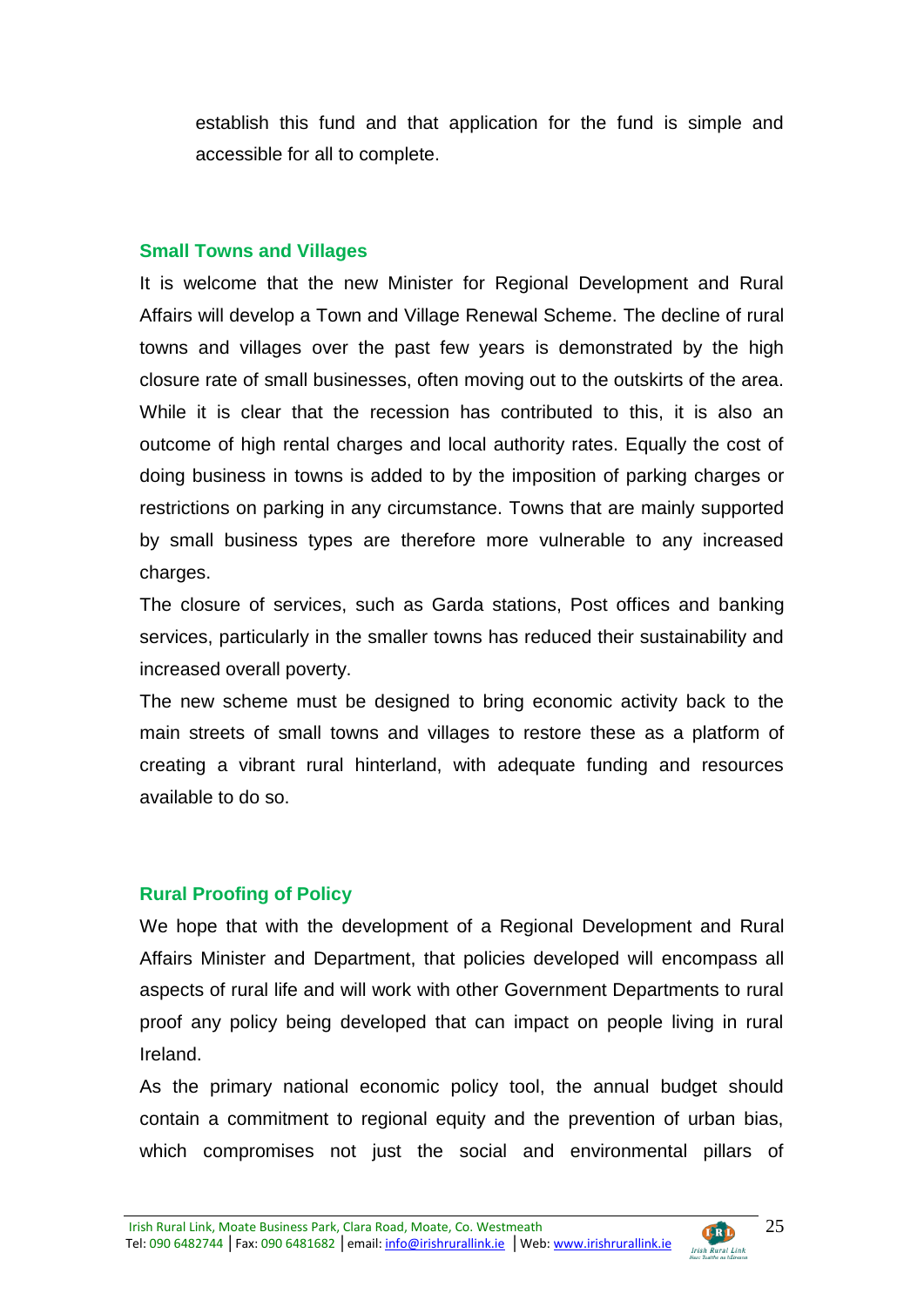sustainability, but also the capacity of regional economies to utilise their potential and adapt to current and future challenges.

#### **Rural Policing**

In the past decade rural Ireland has seen a stark rise in its crime rate especially the number of assaults and robberies on elderly people. An aspect of this is the closure of a large number of rural Garda stations with 100 Garda stations closed in 2013 alone. IRL acknowledges that the number of attacks and burglaries is not solely because of the closure of Garda stations and shortage of personnel but expresses it is a factor and we ask that the recruitment of new members to the Garda force in 2014 and 2015 continues to be built on. IRL continues to campaign for a modern rural policing system that protects rural communities especially the most isolated of its residents. There needs to be a sense of security and reassurance given to rural communities by the Department of Justice and An Garda Siochana to eliminate any fear factor. Irish Rural Link welcomes that as part of the review by the Policing Authority a Pilot scheme to reopen 6 Garda Stations in both rural and urban areas will be launched, as set out in Programme for Government. A date for the commencement of this scheme needs to be agreed and should happen as a matter of urgency. A review of this pilot must be carried out, within 6 months of the scheme commencing and be open to more stations entering the scheme with a long term view of re-opening stations permanently. We continue to call on the government to increase the resources of An Garda Siochana by multiplying the number of patrol cars in rural areas especially. The enhanced number of patrol cars in an area can have a significant impact on preventing crime as well as providing people with a sense of security.

#### **Education Costs**

Students and their families from rural areas continue to struggle financially due to increased costs associated in attending college namely; increased college fees, accommodation, travel, utilities etc. Evidence of the increasing

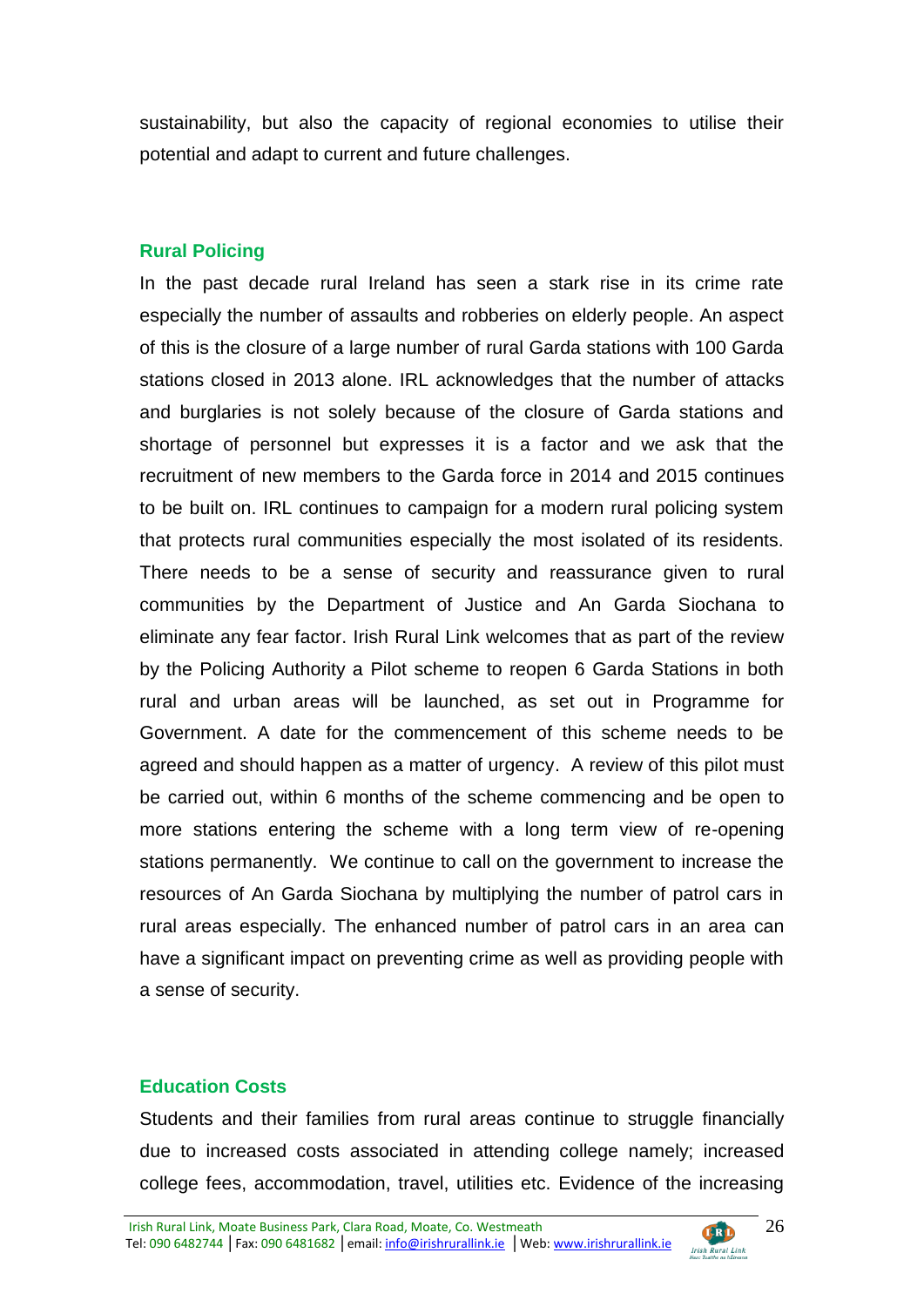costs in attending third level education can be seen in the Irish League of Credit Unions' survey 2015<sup>11</sup> which shows that 72% of parents who participated in the survey struggle with the cost of their child's third level education; this is an increase from 64% in 2014; with 59% of parents getting into debt up to €5,030 per child to cover college costs. Students living away from home are spending on average €1,033 per month on rent, transport, living and college related expenses. Students living at home are spending on average €474. As most students from rural areas have to move away from home to attend third level, they are impacted more by these higher costs.

As a result of new rules from the Central Bank regulators, many ordinary families are suffering as they are finding it difficult to access loans from their local Credit Union leading to students being forced to drop out of college because their parents are unable to get a credit union loan.

Irish Rural Link is calling on the government to re-examine the grant scheme and college fees of €3,000 per year. College fees and the rising cost of living are causing some young people to rethink attending third level education because they simply cannot afford it. The proposal of providing SUSI liaison personnel in each region in the Programme for Government is welcome. This needs to be given serious consideration and be flexible to meet with students. There is now a need to examine the income limits of the parents of third-level students so no person is prevented from attending third level due to cost.

#### **College Accommodation**

<u>.</u>

College accommodation has become a major issue for students. More students now have to live at home with some facing long commutes to college as they are unable to access accommodation. Rising cost of rent and shortage of supply in the Private rented sector has now spread to all major urban centres across the country. The lack of campus accommodation needs

Irish Rural Link, Moate Business Park, Clara Road, Moate, Co. Westmeath **CERD** Tel: 090 6482744 | Fax: 090 6481682 | email: info@irishrurallink.ie | Web: www.irishrurallink.ie Irish Rural Link



<sup>11</sup> Irish League of Credit Unions "*2015 Third Level Education Study"* <http://www.creditunion.ie/communications/pressreleases/2015/title,9335,en.php>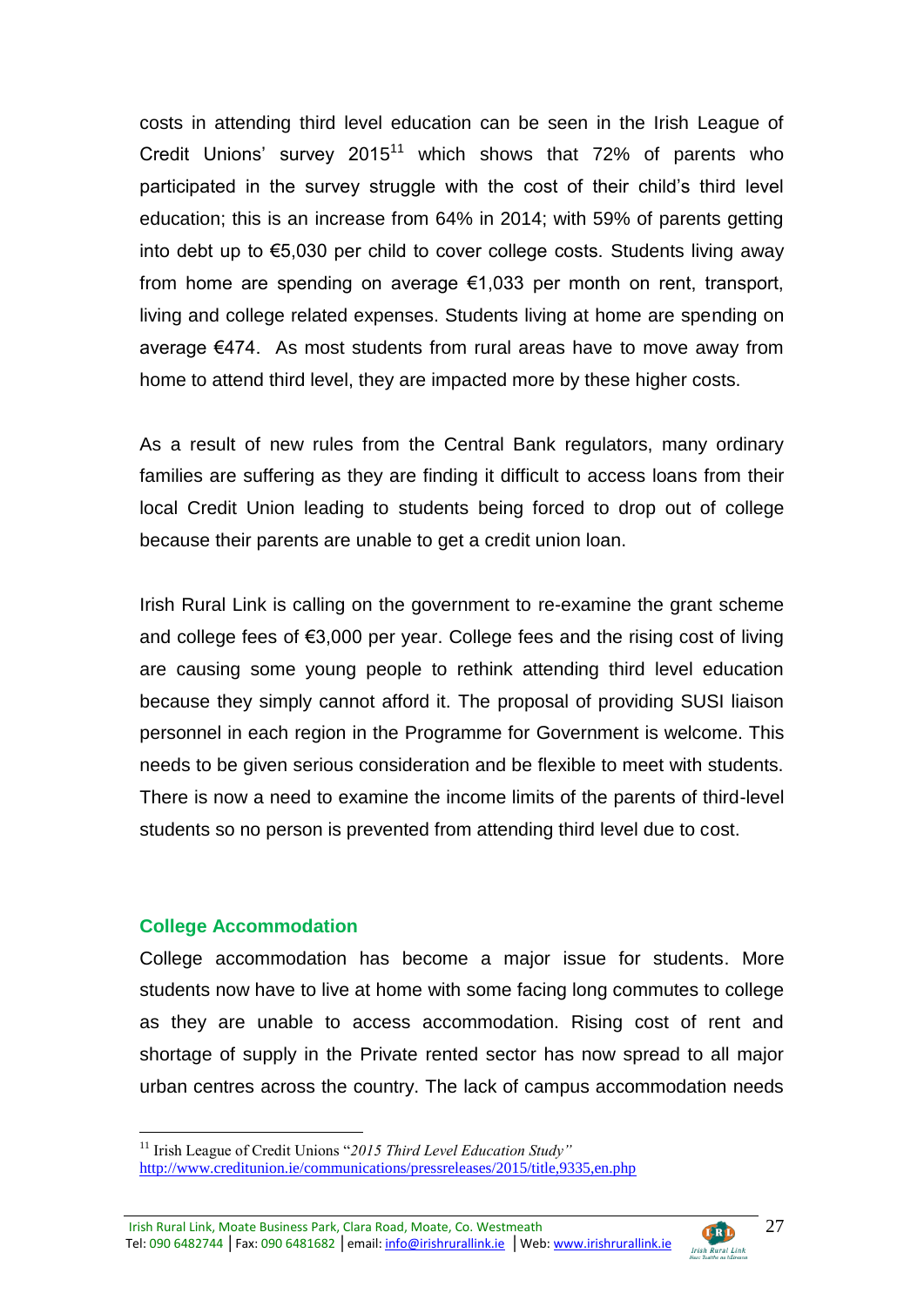to be addressed to ensure there will be a sustainable supply of student accommodation for the growing number of students that will be attending third level in the future. We welcome that this was acknowledged in the *Report of the Oireachtas Committee on Housing and Homelessness* which will create a Government Student Housing Strategy in the next 12 months and urge the Government to consider the recommendations set out in the report in relation to student accommodation $12$ .

In the immediate term Irish Rural Link is calling on the government to introduce allowances for rural students who are paying thousands of euros every year for accommodation as well as their increasing student contribution. A policy that could address the problem is the introduction of a tax relief for registered tax compliant landlords who are willing to rent their accommodation to students.

# **Benefit 4- Basic Computer Training Programme**

Irish Rural Link's basic computer training course is aimed at people who have never used a computer before with the objective of being able to send an email and Skype with friends and family around the world. Irish Rural Link's basic computer training course is aimed at people who have never used a computer before with the objective of being able to Surf the web, send and receive email, Skype, pay bills online, using government websites, etc after eight hours.

IRL have delivered the computer training all over country for all different age groups. This computer training course provides a social outlet and freedom for people especially the elderly who have restricted transport opportunities and are geographically isolated.

Since its commencement, 4,500 people have participated in this programme with 1,500 taking part from January to June 2016. Funding to the BenefIT 4 Basic Computer Training Programme should be protected as the programme

Irish Rural Link, Moate Business Park, Clara Road, Moate, Co. Westmeath CEO Tel: 090 6482744 | Fax: 090 6481682 | email: info@irishrurallink.ie | Web: www.irishrurallink.ie Irish Rural Link



 $12$  Report of Oireachtas Committee on Housing and Homelessness (2016) <http://www.oireachtas.ie/parliament/media/committees/32housingandhomelessness/Final-Report-.pdf>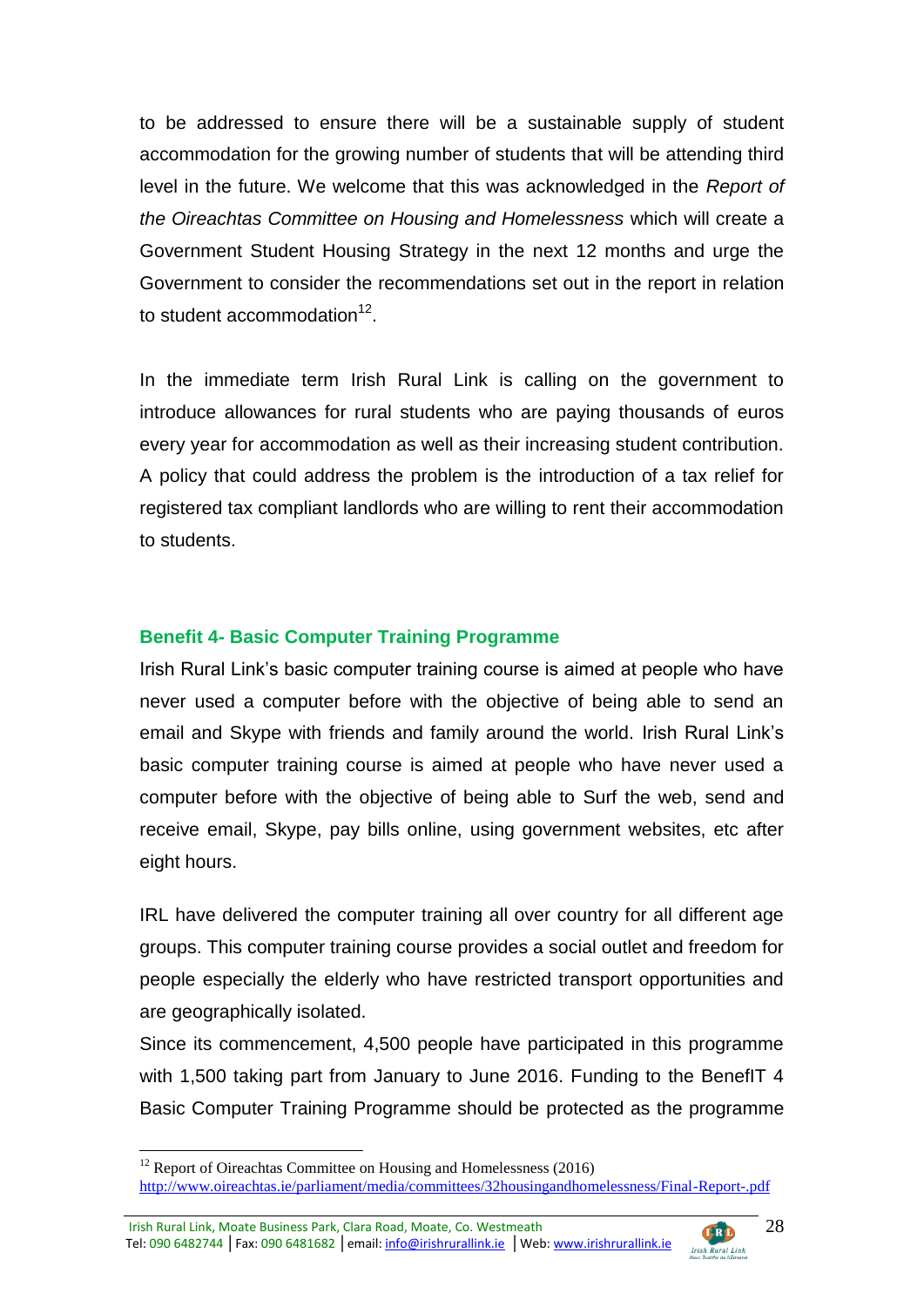provides essential training to those marginalised in the new digital age. There is a clear contradiction within policy as policy makers are encouraging people older people in particular to move to online banking while on the other hand they have reduced the funding available for training. There remain a large proportion of citizens who are offline and are reluctant to bank online due to security fears and lack of training.

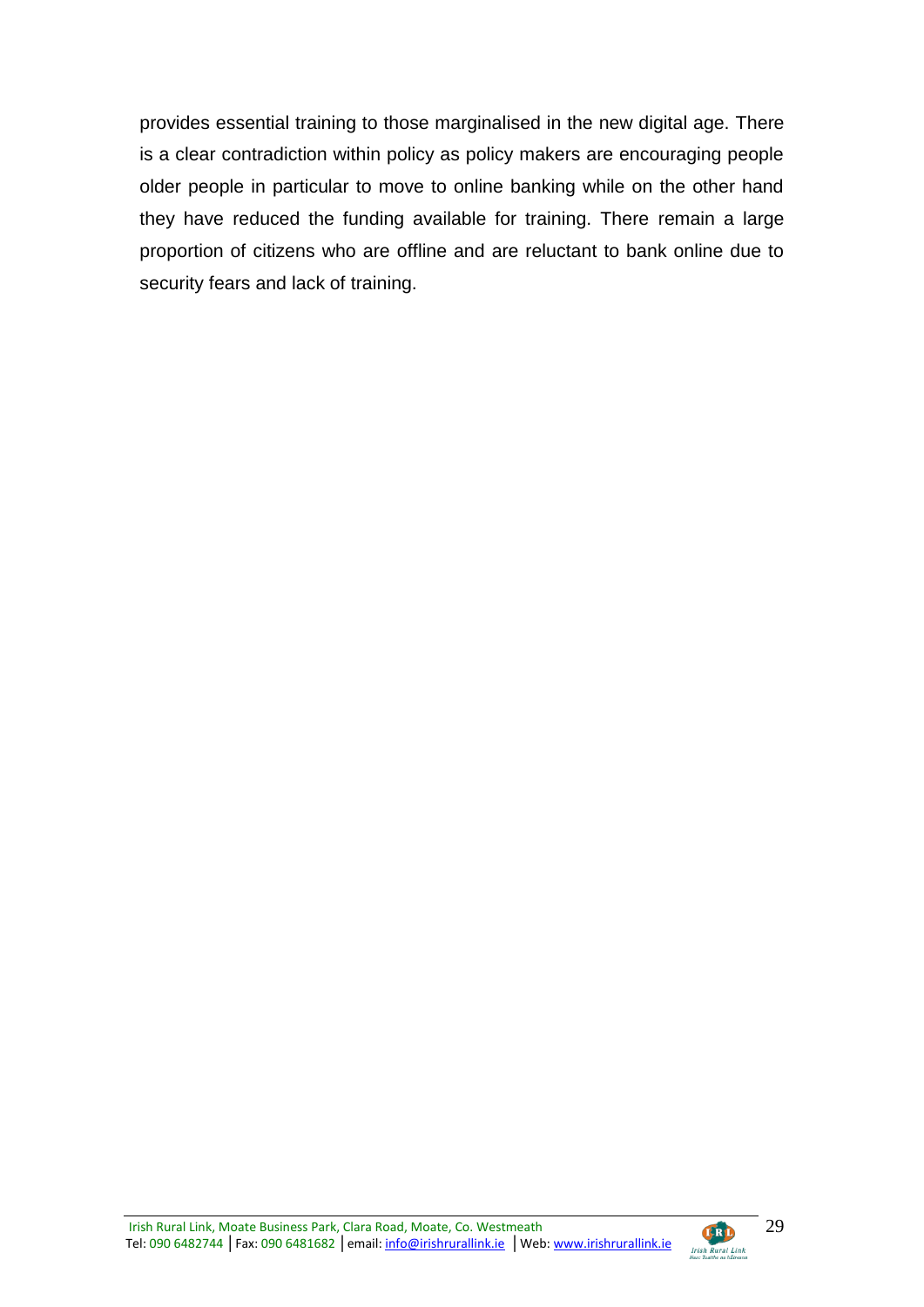#### **Community Wetlands Forum**

The forum was established under the umbrella of Irish Rural Link in September 2013. The forum came together as a result of the work already undertaken by Irish Rural link on behalf of community groups affected by the Peatlands directive and in the development of wetlands as an enhanced asset in the community.

The difficulties associated with implementing the Peatlands directive, particularly regarding the adverse experience of turf cutters, have shown that there is a disconnection between communities and the objectives of conservation as they would apply to wetlands. Because of this, many wetland areas are left in perilous states, with essential management needed for their protection. Equally where wetland community groups have taken action, the results, both for the wetlands and the communities are spectacular. There is as you will know a small number of communities who have established development plans in their areas. From our work on this we are coming across many who would wish to start the process, but feel they will need support, given the controversial publicity around the implementation of the Peatlands directive.

The rationale supporting a Wetlands Community Forum is based on the development of wetlands using the tools of community development as a means of ensuring that all actions taken have the full support of the community. It means that the community become engaged in acquiring a greater knowledge of the value of wetlands and can use this to their own benefit. It also means that the community become involved as early as possible and that the necessary local stakeholders are included.

In establishing a network of wetland groups it is proposed that the aim is to: Facilitate the sharing of knowledge, ideas and organisational methods. It will also introduce groups to the latest research, national and international experts, similar networks and funding possibilities.

It will also provide skills in the use of community development principles as a means of bringing all parts of the community with them.

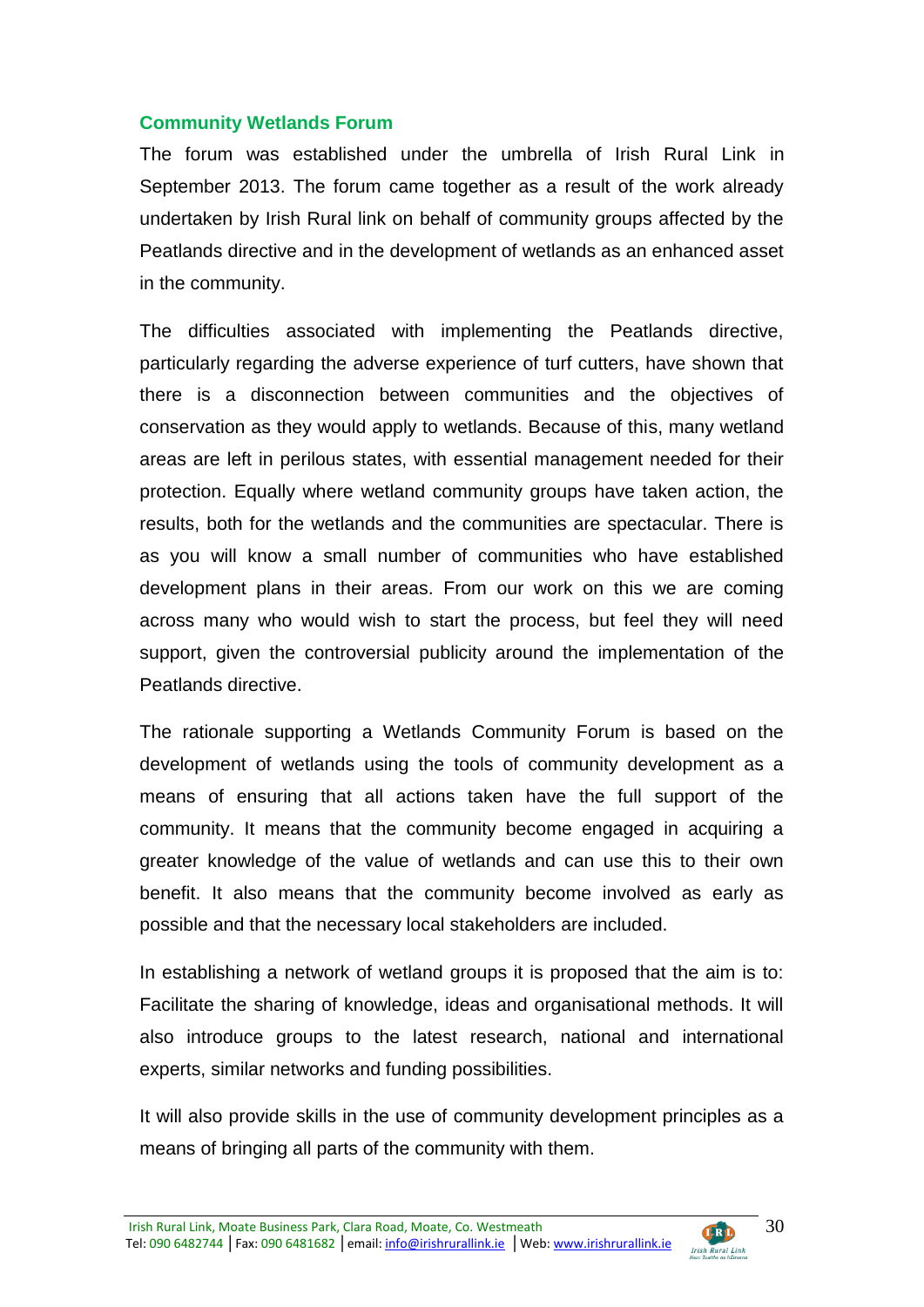Clearly the group currently in its infancy will need support, particularly some funding. As of now there is a group of 11 local networks with interest in more joining. These include Abbeyleix, Corlea, Cabragh, Laois Offaly wild life trust, Cloughjordan, Kenagh, Boora, Clara, Kerry, Westmeath and Kildare.

While Irish Rural Link is currently providing some administrative support, it will not be able to supply expert related assistance in the form of research and technical wetlands expertise. Examples of such support include;

- The identification of potential wetland sites in communities and communities who wish to evaluate their own areas.
- The co-ordination of targeted event, seminars on community involvement.
- The provision of direct assistance to groups who wish to explore new projects.

As a beginning we would like to hire the services of a graduate or someone whose qualifications or experience could be put to use with this group. As a means of funding this Irish Rural Link would propose that government consider means in which the EPA, perhaps in partnership with the relevant department would make available funding in the region of €10,000 to begin the process.

Please see the Wetlands Community Forum's budget submission for more details.

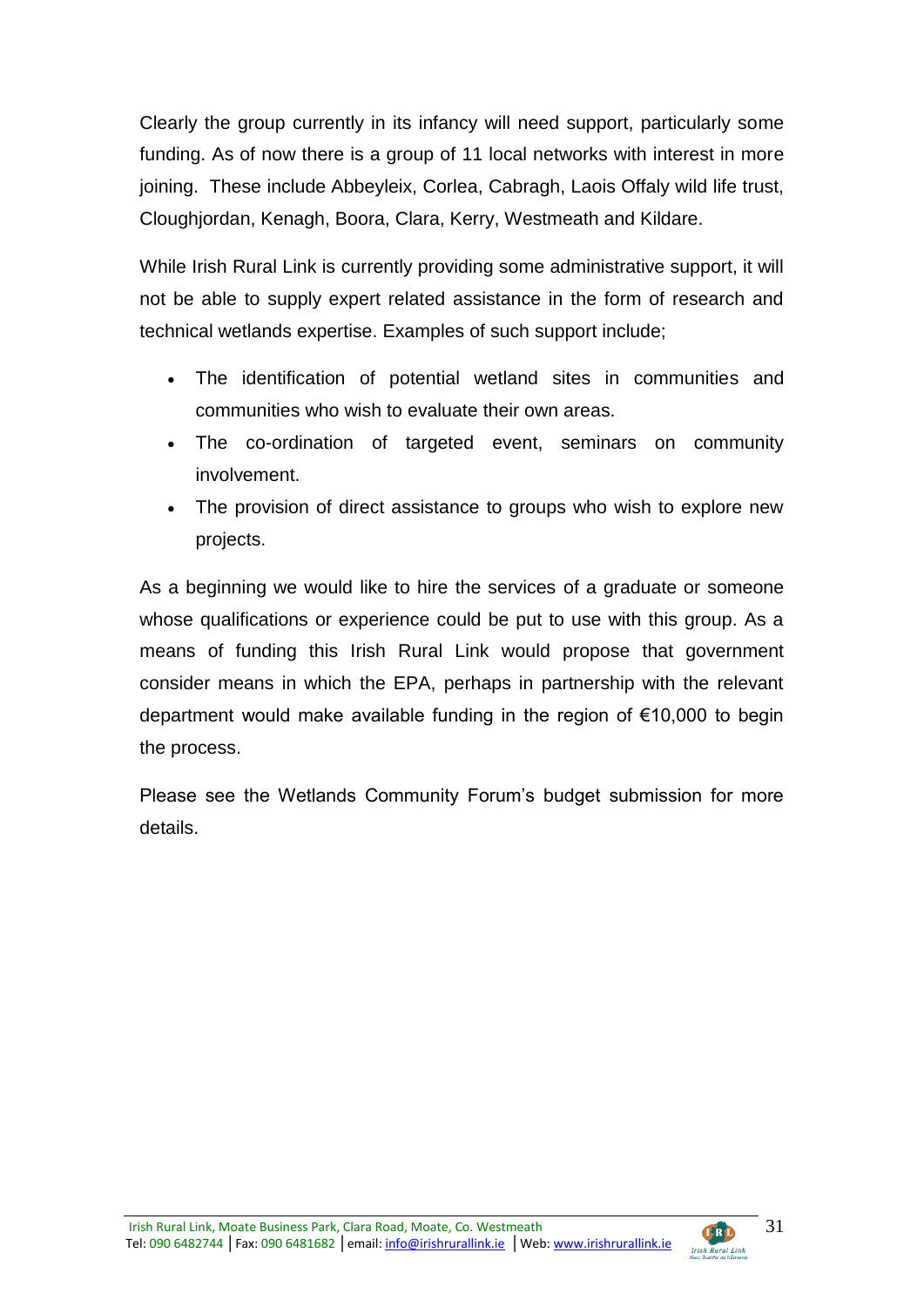# **National Meals on Wheels Network- delivering Community Services**

The National Meals on Wheels Network was established under the umbrella of Irish Rural Link in the spring of 2015 and consists of Meals on Wheels organisation from Clare, Donegal, Galway, Kerry, Mayo and Roscommon which plans to develop the network nationally over the next year.

Meals-on-wheels service is a critical component of the continuum of care services that enables older people to remain living in the community or to return to their own homes after hospitalisation. It has, therefore, previously recommended on a number of occasions that the service is designated as a core service underpinned by legislation and funding. Currently there is no legal entitlement to receive or obligation on the State to provide meals-onwheels to older people. As a result, there is no clear direction regarding who should be responsible for the support and development of the sector.

With the existence of the meals on wheels there is:

- lower mortality
- shorter hospital stays
- fostered independent living
- reduced need for nursing home care following discharge
- increased likelihood of discharge from nursing home and reduced need for non-elective hospital readmission
- reduced incidence of falls
- daily contact
- expression of community inclusion
- Decline in loneliness
- Decrease isolation

# **Aim:**

To provide a local, community led professional facility to assist people who require services to maintain optimum health and independence.

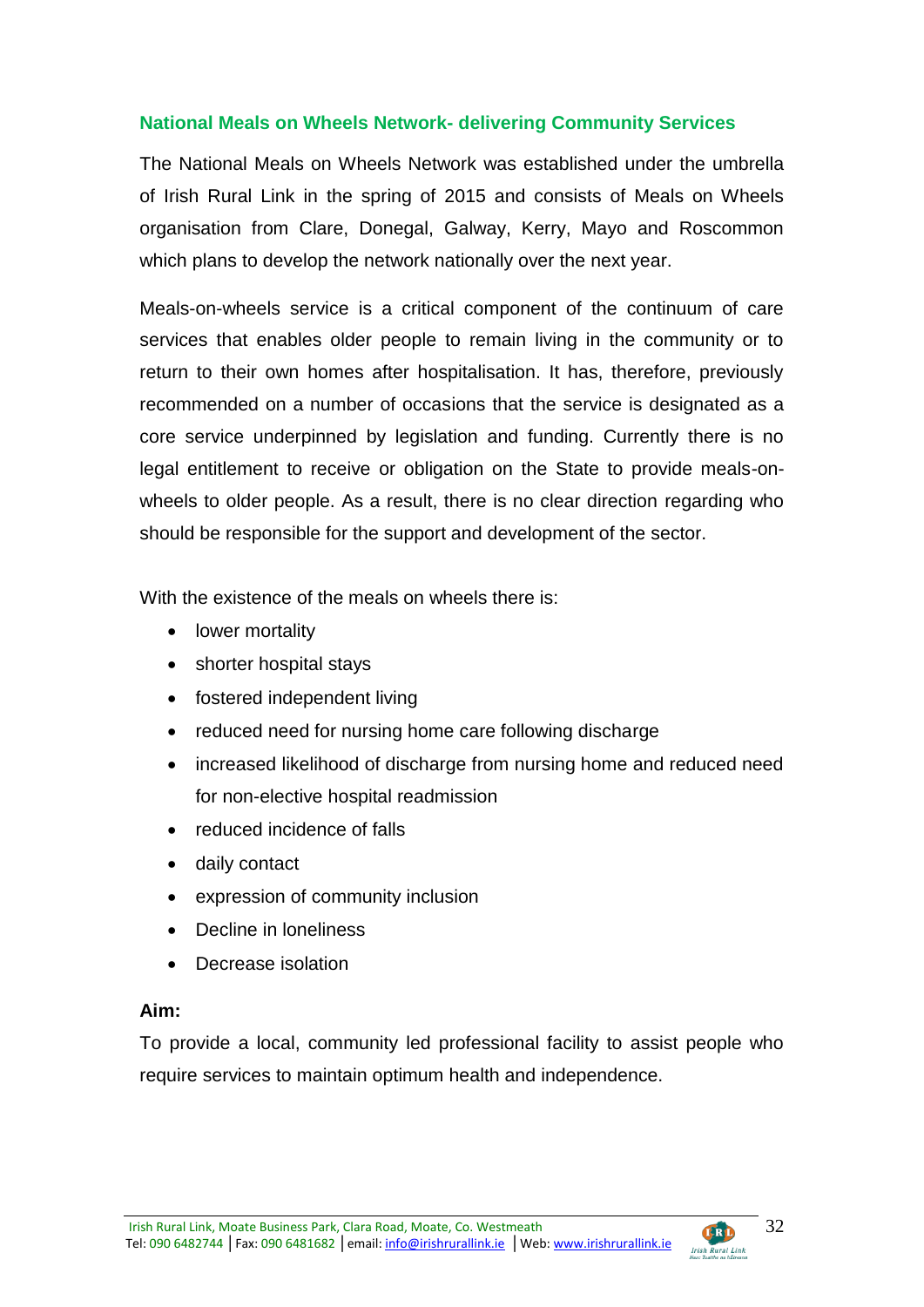# **Objectives:**

- to advocate for a national standardised meals on wheels service which provide a system all organisations can adhere to.
- to ensure members have adequate resources to deliver a professionally produced nutritious meal to their clients.
- To advise and advocate the government and other agencies which influence the delivery of Meals on Wheels and ancillary services.
- to meet the future demands of network members by assisting in the development of their services .
- To develop the organisation in a manner which is inclusive and participatory to all meals on wheels organisations.
- To develop a voluntary professional Meals on Wheels service to a standard and to create a template that will be recognised and given a quality national rating.

Clearly the network currently in its infancy will need support, particularly some funding. While Irish Rural Link is currently providing some administrative support, it will not be able to supply expert related assistance in the form of research and technical meals on wheels expertise. Examples of such support include;

- The identification of potential meals on wheels organisations around the country.
- The co-ordination of targeted seminar which would help informs organisations about new regulations and guidelines.
- The provision of direct assistance to groups who wish to explore new projects as there are many communities who could establish meals on wheels services with the appropriate assistance.
- Promotion of product and service through marketing to potential clients, their families, carers, PHN, Hospital discharge service, home help, doctors and others.

Please see the National Meals on Wheels Network's budget submission for more details.